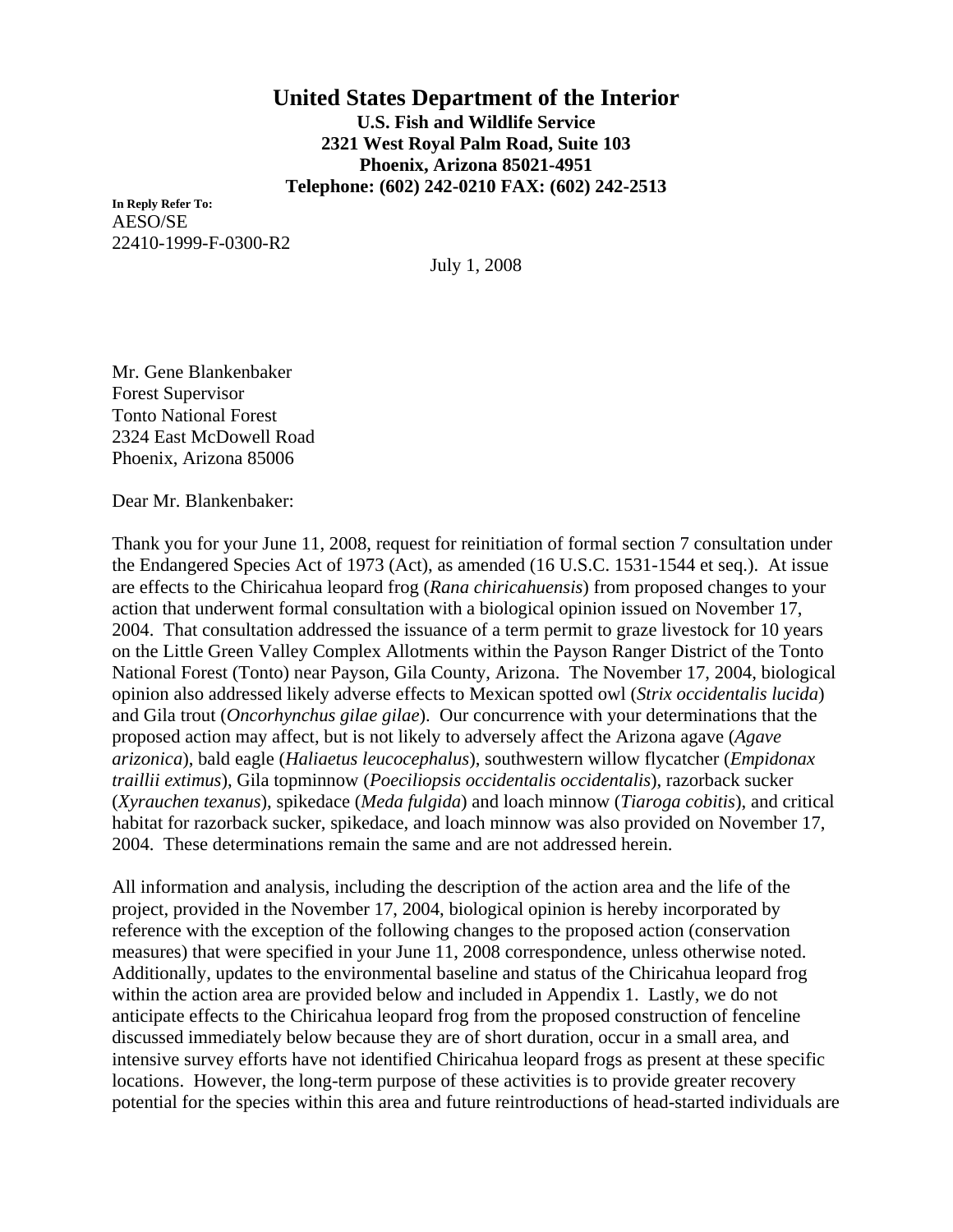reasonably certain to occur within the lifespan of the current term grazing permit. Thus, the potential for a greater number of individuals, along with some additional adverse affects by livestock grazing activities are anticipated, requiring updates to the November 17, 2004, effects analysis and accompanying Incidental Take Statement.

## **Updated Consultation History**

Details on consultation history provided in the November 17, 2004 Biological Opinion are incorporated by reference. The following provides an update to relevant activities that have occurred since that time.

- **June 14-15, 2006:** Arizona Game and Fish Department (AGFD) personnel conducted Chiricahua leopard frog surveys in Ellison Creek, Tributary 3, and Tributary 4. Three Chiricahua leopard frogs were detected during this effort; one in Tributary 3 and two in Tributary 4.
- **August 28-29, 2006:** AGFD and Tonto personnel conducted additional Chiricahua leopard frog surveys in the three streams surveyed in June 2006. Chiricahua leopard frogs were not detected.
- **December 11, 2006:** Meeting between agency and conservation stakeholders held at the Tonto National Forest Supervisor's Office to discuss 2006 Chiricahua leopard frog positive survey findings, conservation and head-starting activities, potential allotment management plans, and preliminary consultation needs. Attendees included representatives from our office, the Tonto, AGFD, and the Phoenix Zoo.
- **January 17, 2007:** Meeting between project stakeholders (including permittee, Ray Tanner) held at the Tonto National Forest Supervisor's Office to discuss 2006 Chiricahua leopard frog survey findings, allotment management ideas, and potential consultation needs.
- **March 28- April 30, 2007:** Two to three survey days were dedicated each week between March 28 and April 30, 2007. The emphasis of the surveys was to find and collected Chiricahua leopard frog egg masses for head-starting at the Phoenix Zoo. Surveys targeted the three streams previously surveyed in 2006, and also additional streams and stock tanks identified in the surrounding vicinity. A total of nine survey-days were given to this effort; neither Chiricahua leopard frogs nor egg masses were detected.
- **June 12, 2007:** Tonto staff conducted low-water surveys of Tributaries 3 (Appendix 2, Figure 1 and 2) and 4 (Appendix 2, Figure 3) as well as Ellison Creek to identify where water is likely to remain perennial to help concentrate future egg mass surveys in areas where oviposition is likely to occur. GPS coordinates and pool habitat descriptions were generated for each of the pools identified in this effort.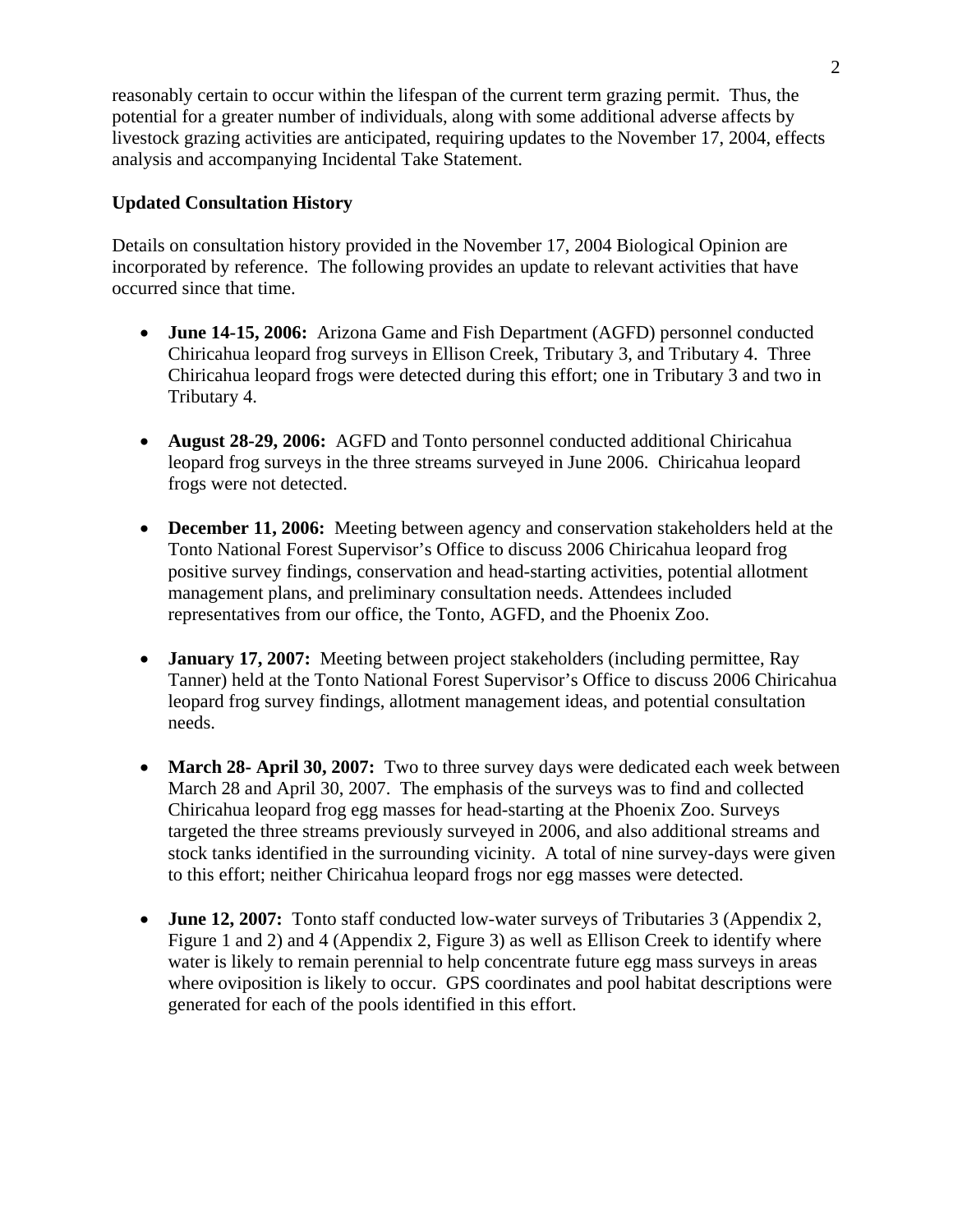- **December 3, 2007:** A meeting was held at the Payson Ranger District Office between representatives of the AGFD, the Tonto, and the Natural Resource Conservation Service to discuss 2007 survey findings and plan conservation activities and consultation needs for 2008.
- **January 14, 2008:** A meeting was held at the Payson Ranger District Office between representatives our office, the AGFD, and the Tonto to discuss and confirm survey, conservation, and consultation activities to be conducted in 2008 associated with the plans for modifying the 2004 biological opinion. Three survey days were scheduled per month during the spring and summer months.
- May 12, 2008: Representatives of our office, the AGFD, the Tonto, and the permittee, Ray Tanner met in the field to survey for egg masses, visit sites where proposed livestock and elk exclosures are to be constructed (see Description of the Proposed Action), and determine and delineate the final placement of fence lines to conclude cost estimates for the work.
- **June 11, 2008:** We received the request for reinitiation of formal consultation from the Tonto addressing changes to the proposed action consulted upon in November 2004, with the understanding that an expedited biological opinion would be needed.
- **June 19, 2008:** We discussed the draft biological opinion and requested additional information from the Tonto in an e-mail with respect to a map depicting the locations of proposed changes of exclusion fencing as well as survey data from 2006-current.
- **June 20, 2008:** We informally discussed the biological opinion and the long-term management strategy for Chiricahua leopard frogs on the Little Green Valley Complex with AGFD staff biologists.
- **June 24, 2008:** We informally discussed the biological opinion and the long-term management strategy for Chiricahua leopard frogs on the Little Green Valley Complex with Payson Ranger District personnel. Payson Ranger District staff agreed to forego draft review to facilitate project implementation.

## **BIOLOGICAL OPINION**

## **PROPOSED ACTION (UPDATED)**

The proposed action that was originally consulted upon in 2002 was a ten-year grazing permit for the Little Green Valley Complex, set to expire in 2012. This consultation was reinitiated in 2004 and biological opinion was issued on November 17, 2004. In that 2004 reinitiated consultation, two conservation measures were proposed for the Chiricahua leopard frog: 1) the construction 1.75 miles of fenceline to exclude livestock from a reach of Ellison Creek within the Moore Pasture where Chiricahua leopard frogs were considered extant at that time; and, 2) potential Chiricahua leopard frog habitat surrounding Gilliland and Wildcat springs was required to be excluded from livestock via the construction of fencing. This consultation has been reinitiated again to address changes to these 2004 conservation measures.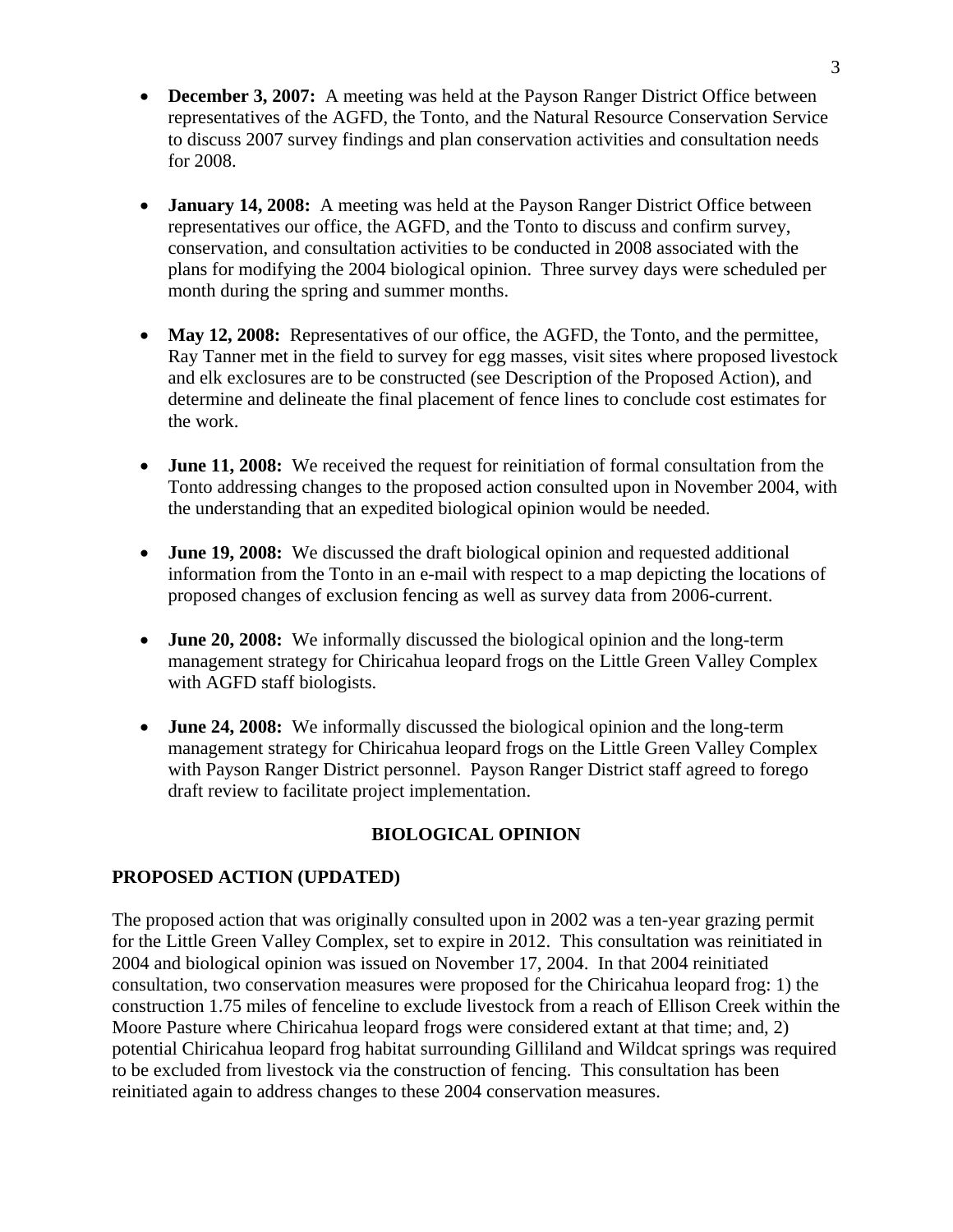Because of new on-the-ground conservation opportunities, fencing will not be constructed along Ellison Creek or Gilliland and Wildcat springs, but instead be constructed in two new areas: 1) along Lewis Creek within the Moore Pasture, just east and downstream of the Ellison Creek Estates private in-holding; and, 2) an unnamed spring and adjacent, downstream stream channel along Tributary 4 (Appendix 2, Figure 3). Additionally, pool habitat along Tributary 3 (Appendix 2, Figure 1) has been identified and armored by Tonto staff using dead and downed trees to restrict elk and livestock access and significantly lessen the potential for trampling of egg masses or early-stage tadpoles. Along Lewis Creek, the total length of fenceline to be constructed will be 0.6 mile and will exclude approximately 0.25 mile of stream habitat. The unnamed spring adjacent to Tributary 4 will be protected from ungulate access using 0.2 mile of elk fencing constructed around the spring and associated pool as well as along a short distance of perennial downstream habitat. The total size of the exclosed area is approximately 1.5 acres. Material and construction costs for all exclosures have been funded by the AGFD and are scheduled to be completed prior to livestock access to these areas.

In addition to identifying these areas for protection, on-going surveys continue in the area in hopes of collecting egg masses for use in head-starting with the assistance of the Phoenix Zoo. Head-starting activities in partnership with the Phoenix Zoo have proven to be valuable in similar applications on the neighboring Pleasant Valley Ranger District, for the Gentry Creek Conservation and Management Zone (CMZ). If these surveys are unsuccessful in locating egg masses, plans are underway to cross genetic material with the closest extant Chiricahua leopard frog populations from east and west of Ellison Creek, Gentry Creek and the Buckskin Hills, respectively. Reproductively mature specimens from both locations are available for headstarting at the Phoenix Zoo. Late-stage tadpoles and metamorphosed frogs produced from this effort will then be released into the Tributary 4 and Lewis Creek exclosures created as part of this reinitiation of formal consultation.

## *Rationale for Changes to Original Proposed Action*

As stated above, 1.75 miles of Ellison Creek were to be excluded from livestock access (approximately 50 percent of the pasture) as well as two springs, Gilliland and Wildcat, prior to use by livestock. Ellison Creek is currently occupied by both salmonid and centrarchid species of nonnative fish. The last record of Chiricahua leopard frogs on the allotment, prior to the 2006 observation of three individuals in Tributaries 3 (one frog) and 4 (two frogs), was in 1998 on Ellison Creek within the Ellison Pasture (see 2004 biological opinion). Intensive survey efforts in Ellison Creek since that time have failed to document the species. Both Gilliland and Wildcat springs have been significantly impacted by ungulates, are not likely to provide suitable habitat in the near term, and have not been documented as being occupied by Chiricahua leopard frogs. Other locations on the allotment have been determined to be more suitable for the species than Ellison Creek.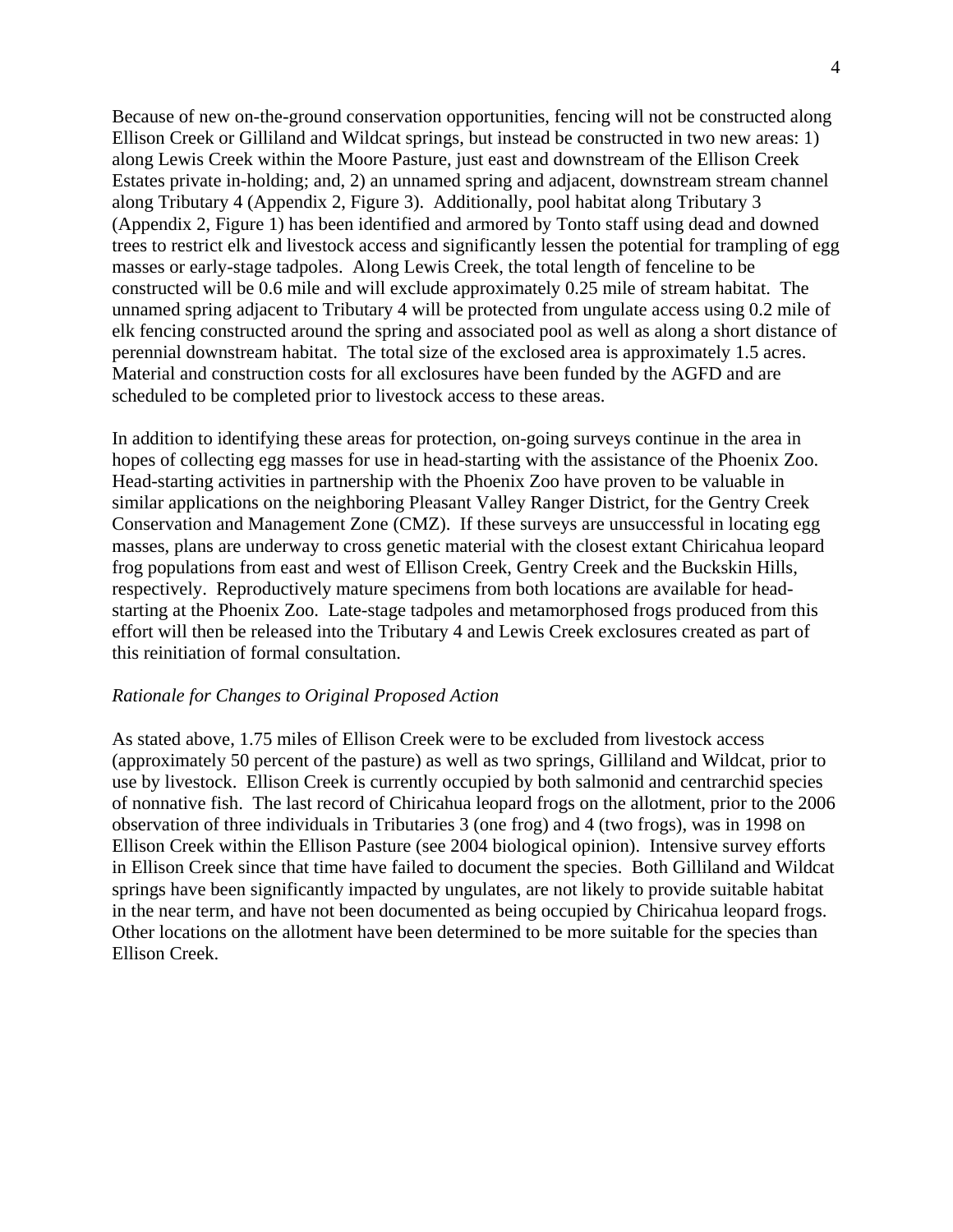In the spirit of cooperative conservation, several meetings involving public and private stakeholders were held from 2006-current to discuss the best strategy to provide both opportunities for Chiricahua leopard frog recovery and more flexibility for livestock management within the Little Green Valley Complex. These discussions focused on species documentation in 2006, and the identification and preservation of pool habitat most important to conservation and recovery of the species. Chiricahua leopard frogs are most sensitive to direct effects of livestock grazing at the beginning of their life cycle, as egg masses or early-stage tadpoles. In the case of egg masses, this is because they are often attached to vegetation along the shallow banks of pools where livestock will stand to drink. Early-stage tadpoles are susceptible because they are have very limited mobility and often reside motionless near their hatching place until they gain the strength and size required for enhanced aquatic mobility. For these reasons, pool habitat is particularly important for Chiricahua leopard frog conservation and recovery. Within this context, AGFD, Tonto, my staff, with the assistance of Mr. Tanner, have conducted extensive habitat mapping surveys in an effort to identify stream pools within the area of the 2006 species observations that possess these conservation values; these data are maintained in our files. The three areas that provide the best scenario for oviposition opportunities, local recovery potential, and require protection from livestock access are identified and described below.

#### **STATUS OF THE SPECIES (UPDATED)**

The status of the Mexican spotted owl and Gila trout were addressed in the 2004 biological opinion. Updates on those species can be found on our website.

#### **Chiricahua Leopard Frog**

#### *Rangewide*

We listed the Chiricahua leopard frog as a threatened species without critical habitat on June 13, 2002 (USFWS 2002). A recovery plan was completed in 2007 (USFWS 2007). Threats to Chiricahua leopard frogs include predation by nonnative organisms, especially bullfrogs (*Rana catesbeiana*), fish including Salmonidae and Centrarchidae (such as *Micropterus* spp. and *Lepomis* spp.), and crayfish (*Orconectes virilis* and possibly others); disease; drought; floods; degradation and loss of habitat as a result of water diversions and groundwater pumping, improper livestock management, altered fire regimes due to fire suppression and livestock grazing, mining, development, and other human activities; disruption of metapopulation dynamics; increased chance of extirpation or extinction resulting from small numbers of populations and individuals; and environmental contamination. The Chiricahua leopard frog has disappeared from more than 75 percent of its historical localities (Clarkson and Rorabaugh 1989, Jennings 1995, Rosen *et al.* 1996, Sredl *et al.* 1997, Painter 2000, USFWS files). Loss of populations is part of a pattern of global amphibian decline, suggesting other regional or global causes of decline may be important as well (Carey *et al.* 2001).

The Chiricahua leopard frog is an inhabitant of cienegas, pools, livestock tanks, lakes, reservoirs, streams, and rivers at elevations of 3,281 to 8,890 feet in central and southeastern Arizona; westcentral and southwestern New Mexico; and in Mexico, northern Sonora and the Sierra Madre Occidental of Chihuahua (Platz and Mecham 1984, Degenhardt *et al.* 1996, Sredl *et al.* 1997, Sredl and Jennings 2005). In New Mexico, of sites occupied by Chiricahua leopard frogs from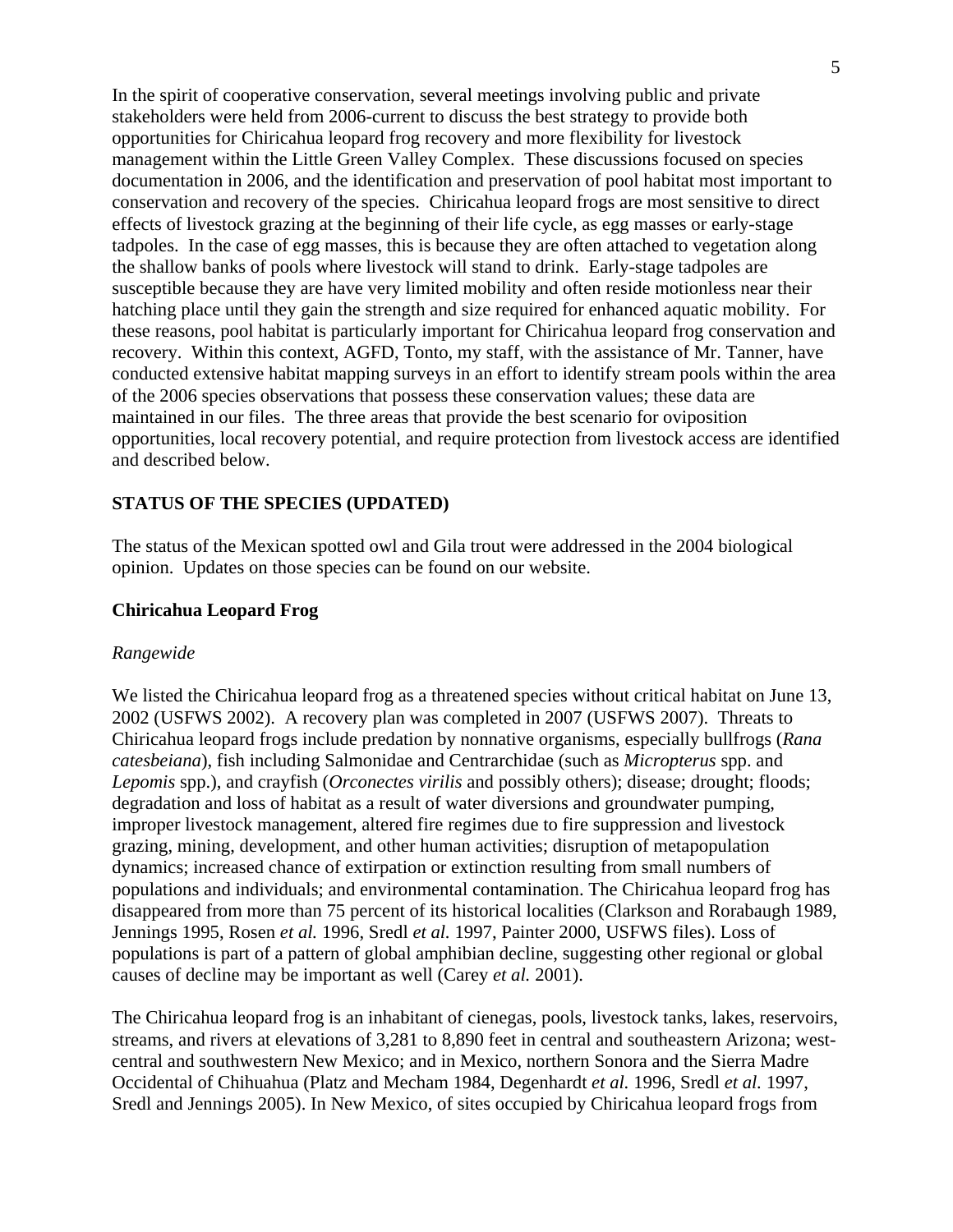1994-1999, 67 percent were creeks or rivers, 17 percent were springs or spring runs, and 12 percent were stock tanks (Painter 2000). In Arizona, slightly more than half of all known historical localities are natural lotic systems, a little less than half are stock tanks, and the remaining locations are lakes and reservoirs (Sredl *et al.* 1997). Sixty-three percent of populations extant in Arizona from 1993-1996 were found in stock tanks (Sredl and Saylor 1998).

Northern populations of the Chiricahua leopard frog along the Mogollon Rim and in the mountains of west-central New Mexico are disjunct from those in southeastern Arizona, southwestern New Mexico, and Mexico. Recent genetic analyses support describing the northern populations as a distinct species (Benedict and Quinn 1999, Platz and Grudzien 1999, Goldberg *et al.* 2004). Goldberg *et al.* (2004) present evidence that *R. subaquavocalis* (Ramsey Canyon leopard frog) and *R. chiricahuensis* may be conspecific.

The species is still extant in most major drainages in Arizona and adjacent areas of New Mexico where it occurred historically, with the exception of the Little Colorado River drainage in Arizona and possibly the Yaqui drainage in New Mexico (Painter 2000, Sredl *et al.* 1997, USFWS files). However, it has not been found recently in many rivers, valleys, and mountain ranges, including the following in Arizona: White River, West Clear Creek, Tonto Creek, Verde River mainstem, San Francisco River, San Carlos River, upper San Pedro River mainstem, Santa Cruz River mainstem, Aravaipa Creek, Babocomari River mainstem, and Sonoita Creek mainstem. In southeastern Arizona, no recent records (1995 to the present) exist for the following mountain ranges or valleys: Pinaleno Mountains, Peloncillo Mountains, Sulphur Springs Valley, and Huachuca Mountains. Moreover, the species is now absent from all but one of the southeastern Arizona valley-bottom cienega complexes. In many of these regions, Chiricahua leopard frogs were not found for a decade or more despite repeated surveys. Recent surveys suggest that the species may have recently disappeared from some of the major drainages in New Mexico (R. Jennings pers. comm. 2004).

Disruption of metapopulation dynamics is likely an important factor in regional loss of populations (Sredl *et al.* 1997, Sredl and Howland 1994). Chiricahua leopard frog populations are often small and habitats are dynamic, resulting in a relatively low probability of long-term population persistence. Historically, populations were more numerous and closer together. If populations were lost due to drought, disease, or other causes, extirpated sites could be recolonized via immigration from nearby populations. As numbers of populations declined, populations became more isolated and were less likely to be recolonized if extirpation occurred. Also, most of the larger source populations along major rivers and in cienega complexes have disappeared.

The dispersal abilities of Chiricahua leopard frogs are key to determining the likelihood that suitable habitats will be colonized from a nearby extant population. Evidence exists to show substantial movements of leopard frogs and passive movement of tadpoles along stream courses. Current guidance, supported by scientific literature, suggests dispersal of Chiricahua leopard frogs can be up to one mile overland, three miles within intermittent drainages, and five miles within perennial drainages. Dispersal of this species is largely thought to occur during the summer monsoon.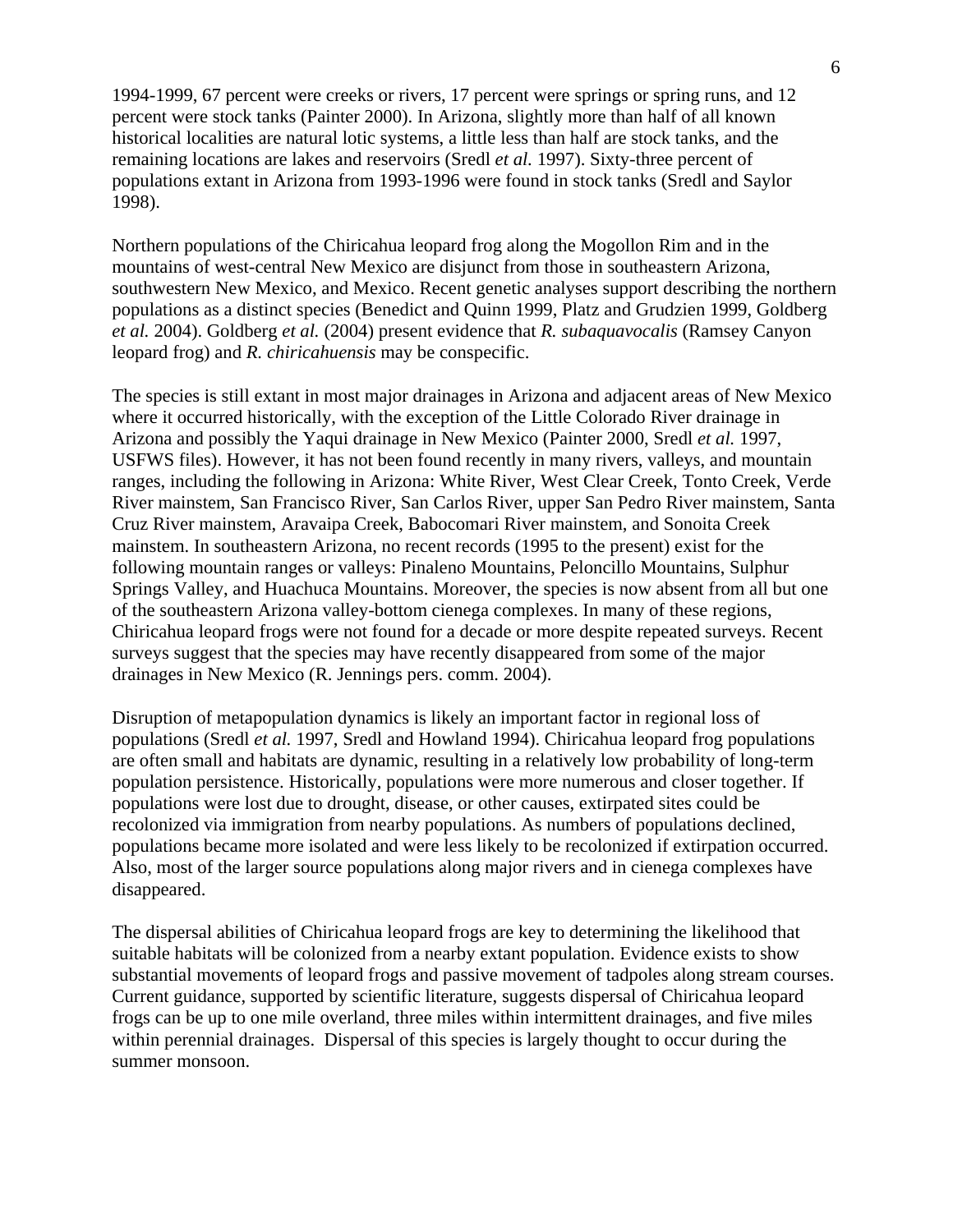Within the last decade, a chytridiomycete skin fungus (*Batrachochytrium dendrobatidis*) (Bd) has been recognized as an important contributor to global declines of frogs, toads, and salamanders (Speare and Berger 2000; Longcore *et al.* 1999; Berger *et al.* 1998; Daszak 2000; Hale 2001). Bd does not have an airborne spore, so it must spread via other means, including the international pet trade (Europe and USA), outdoor pond supplies (USA), zoo trade (Europe and USA), or laboratory supply houses (USA).

Bd could also be spread by people (and terrestrial animals) moving among various tanks and/or by personnel sampling aquatic habitats (Halliday 1998). The fungus can exist in water or mud and spread by wet or muddy boots, vehicles, livestock, and other animals moving among aquatic sites, or during scientific sampling of fish, amphibians, or other aquatic organisms.

Studies indicate that declines and extirpations of Chiricahua leopard frogs are at least in part caused by predation and possibly competition by nonnative organisms, including fish in the family Centrarchidae, bullfrogs, tiger salamanders, crayfish, and several other species of fish (Fernandez and Rosen 1996; 1998; Rosen *et al.* 1994; 1996; Snyder *et al.* 1996; Fernandez and Bagnara 1995; Sredl and Howland 1994; Clarkson and Rorabaugh 1989).

Actions that result in changes to the water quality and quantity of the leopard frog's habitats can result in negative impacts on the species. These actions include wildfire suppression, prescribed fire, wildland-fire use, road-management activities, recreational use, water extraction, and livestock grazing among other actions. Some of these actions in habitat and upslope may result in soil or ash depositing in occupied waters, decreasing the quantity or quality of water, reducing riparian vegetation, smothering eggs and tadpoles, and reducing the macroinvertebrate community used as a prey base. A lack of vegetation in and upslope of habitat may result in less dependable water quantity and other structural characteristics that Chiricahua leopard frogs may require. These indirect effects have the capability of affecting the numbers and reproduction of the species and may result in a change in its distribution, if isolated populations are locally extirpated and recolonization from adjacent sites is not feasible.

Additional information about the Chiricahua leopard frog can be found in Painter (2000), Sredl *et al.* (1997), Jennings (1995), Degenhardt *et al.* (1996), Rosen *et al.* (1994, 1996), Sredl and Howland (1994), Platz and Mecham (1979, 1984), Sredl and Jennings (2005), and USFWS (2007).

#### *Recovery Unit 5*

The recovery plan for Chiricahua leopard frog (USFWS 2007) delineated eight recovery units in key areas that were targeted as valuable in the recovery of this species. The action area considered under this consultation lies within Recovery Unit 5, which is delineated on the west by the Verde River southeast of Camp Verde, to the north along the interface between the forested mountains and the grasslands and pinyon-juniper woodlands of the Colorado Plateau, to the east where elevations rise into the White Mountains, and to the south where elevations drop below about 4,000 feet which corresponds to the presumed lower limit of the frog's distribution within the recovery unit. Five management units have been delineated within Recovery Unit 5. The action area for this project resides within the Upper East Verde Management Area. The establishment of a metapopulation and a buffer population (relatively isolated population that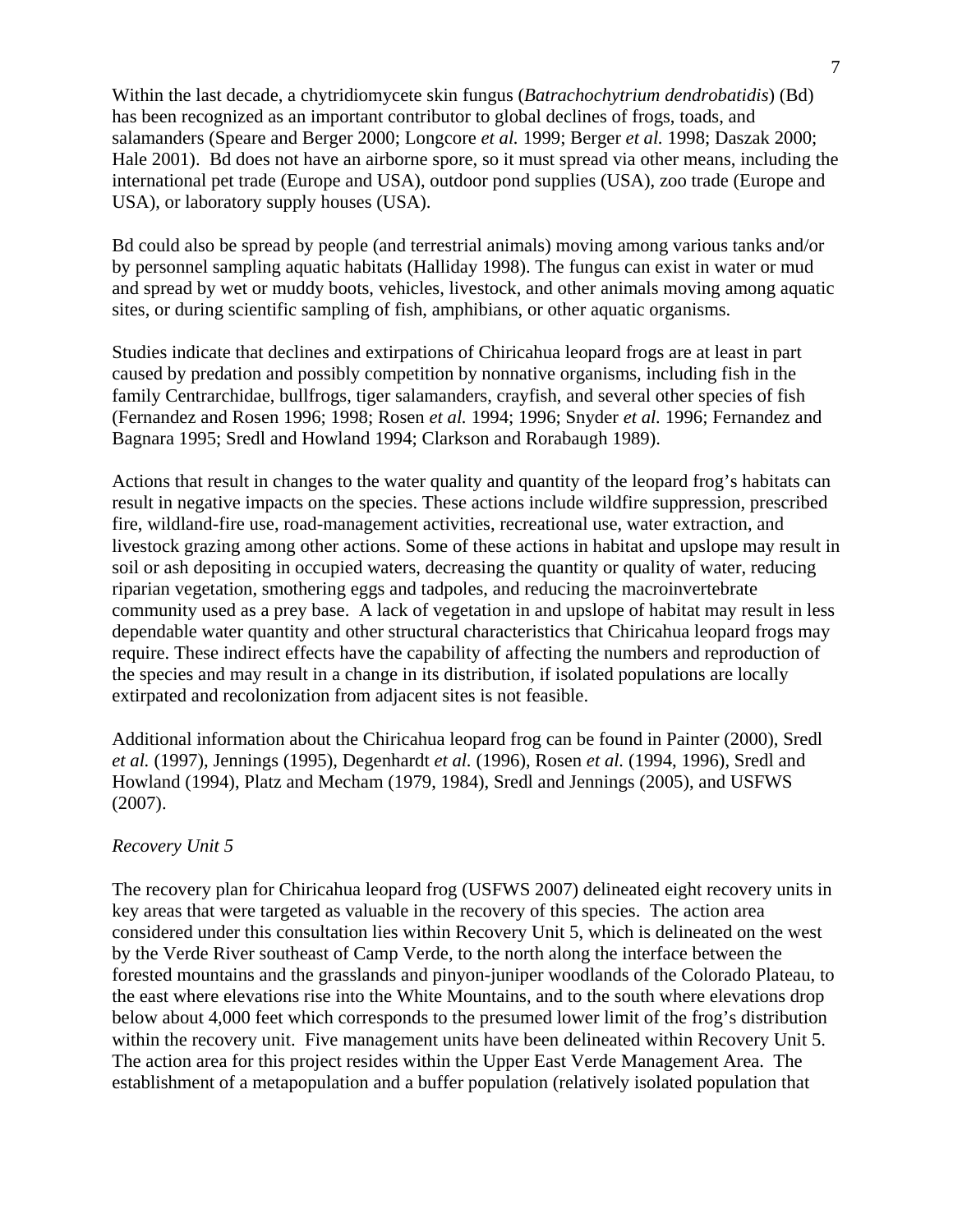may serve as a source population if necessary) of Chiricahua leopard frogs within this management area will meet its recovery goals according to the recovery plan (USFWS 2007).

Within Recovery Unit 5, the Chiricahua leopard frog was recently known from three presumed metapopulations: 1) the Buckskin Hills area of the Coconino National Forest (Fossil Creek drainage); 2) the upper Ellison Creek drainage within the Payson Ranger District of the Tonto; and 3) the Cherry and Crouch creek area near Young within the Pleasant Valley Ranger District on the Tonto, which is also referred to as the Gentry Creek CMZ.

In the Buckskin Hills, Chiricahua leopard frogs were observed at 15 different livestock tanks during the 1990s and early 2000s. However, invasion by nonnative predators and drought reduced the number of occupied tanks dramatically by the end of 2002. In 2002, Chiricahua leopard frogs were salvaged from Walt's Tank as it was going dry, and were transferred to the Arizona-Sonora Desert Museum for temporary holding. The tank was renovated and refilled, and the frogs were repatriated in 2003. Water was pumped to Sycamore Basin Tank to prevent it from drying and to conserve the frog population there. Five tanks in the area were chemically renovated to remove nonnative fishes, which are expected to provide additional habitat for the frogs. At that time only a small number of frogs were known to occupy two tanks. In September 2005, four frogs were salvaged and taken to the Phoenix Zoo for captive breeding in the hope of creating a source of animals for reestablishment projects. One of the four frogs died, but the effort has produced two viable egg masses. Earlier this year, adult frogs were collected from the Gentry Creek CMZ and crossed with specimens previously collected from the Buckskin Hills due to low survivorship of previous egg masses generated by pure Buckskin breeding attempts and as a result of concerns about the advanced age of some of the Buckskin specimens maintained in captivity. Egg masses generated by this cross have since hatched and are currently being head-started at the Phoenix Zoo for reintroduction into the Buckskin Hills.

As of 2005, four distinct, occupied subpopulations comprised the metapopulation of Chiricahua leopard frogs within the Gentry Creek CMZ of the Gentry Creek Management Area: 1) Bottle Spring; 2) Carroll Spring; 3) Crouch Creek; and 4) West Prong Gentry Creek.

In 2005 and 2006, several habitat-improvement projects, which included sediment removal and fence reconstruction, were initiated in occupied sites or sites where Chiricahua leopard frog reintroductions were planned within the Gentry Creek CMZ. In 2006 and subsequent to those efforts, 25 tadpoles and metamorphosed frogs were released at both Bottle Spring and Carroll Spring to augment the extant populations at those sites. Additionally, a total of 49 tadpoles and metamorphs were released at Crouch Creek to augment the extant population at that locality.

Additionally in 2006, two historical sites that were extirpated of Chiricahua leopard frog, Ramer Tank and Pine Spring, were reintroduced with 662 and 400 tadpoles and metamorphosed frogs, respectively, which were head-started with the assistance of the Phoenix Zoo. These two sites occur within wildlife exclosures on the Red Lake Allotment within the Red Lake and Gentry pastures, respectively. The day that tadpoles and metamorphosed frogs were released into these sites, a low pressure weather system had settled in the area which brought significant amounts of precipitation. These wet conditions provided the opportunity for some of the newly released metamorphosed frogs to disperse out of these sites, using either drainages or overland travel as dispersal routes, given the wet conditions. Subsequent surveys at these locations have indicated partial success of these reintroduction efforts. Surveys at Ramer Tank have failed to document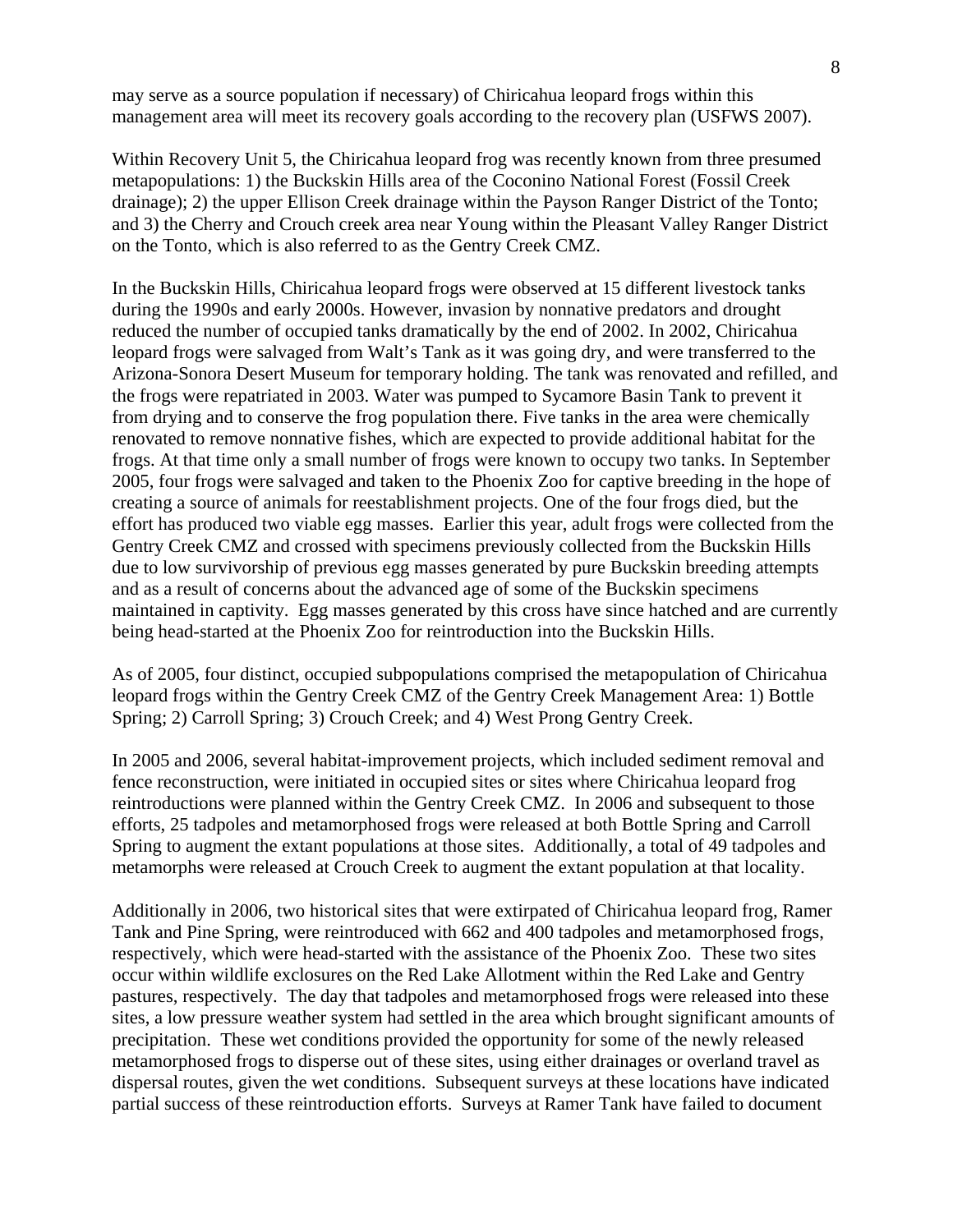any Chiricahua leopard frogs on repeated visits. However, survey efforts at Pine Spring in May of this year documented 18 sub-adult frogs occupying the release site and habitat immediately downstream, with more individuals likely present but undetected.

In September 2007, over 400 late-stage tadpoles and metamorphosed frogs were released in upper Cherry Creek that were produced from egg masses collected from Carroll Spring earlier that year. On the same day those frogs were released, a single individual was discovered in upper Cherry Creek that indicates natural dispersal had occurred from a nearby extant locality (likely from Bottle Springs which is approximately 1.5 miles away within drainage). Natural dispersal was also documented in 2007 at H-Y Tank and at an unnamed stock tank created that year within the Red Lake allotment in close proximity to Carroll Spring (the likely source of the frog). Since reintroductions efforts have begun in 2006, no reproduction of Chiricahua leopard frogs has been documented at any of the sites that received reintroduced frogs. However, we anticipate reproduction to occur at Pine Spring when those individuals reach reproductive status late this year or next year. Additional reintroductions and/or augmentations are anticipated in late summer of this year from head-starting efforts of two egg masses discovered on separate occasions at West Prong Gentry Creek. Currently, a total of seven localities are presumed to be occupied by Chiricahua leopard frogs within the Gentry Creek CMZ.

A complete list of all consultations affecting this species in Arizona can be found on our website (http://www.fws.gov/southwest/es/arizona/) by clicking on the "Document Library" tab and then on the "Section 7 Biological Opinions" tab. Survey work and recovery projects also occur periodically, and are summarized in the appropriate land-management agency or AGFD documents as well as in the BAE associated with this project.

## **ENVIRONMENTAL BASELINE (UPDATED)**

The environmental baseline includes past and present impacts of all Federal, State, or private actions in the action area, the anticipated impacts of all proposed Federal actions in the action area that have undergone formal or early section 7 consultation, and the impact of State and private actions which are contemporaneous with the consultation process. The environmental baseline defines the current status of the species and its habitat in the action area to provide a platform to assess the effects of the action now under consultation.

Status information for the Chiricahua leopard frog within the action area was provided in the November 2004, biological opinion and is incorporated herein by reference. However, a significant amount of survey effort has been afforded to this area since that consultation. Appendix 1 includes survey reports provided by the AGFD that provide ecological observations made during the various surveys (attached). We incorporate those findings by reference. General environmental baseline discussion is also incorporated herein by reference. The following discussion provides additional information regarding ecological observations made during survey efforts that have occurred since the November 2004 biological opinion, as well as a description of three important conservation areas (Lewis Creek, Tributary 3, and Tributary 4).

The Chiricahua leopard frog uses riparian herbaceous vegetation for cover, thermoregulation, and foraging including areas on the Little Green Valley Complex. Clary and Webster (1989) noted that excessive grazing and trampling from livestock can affect riparian and stream communities by reducing or eliminating this vegetation, causing channel aggradation or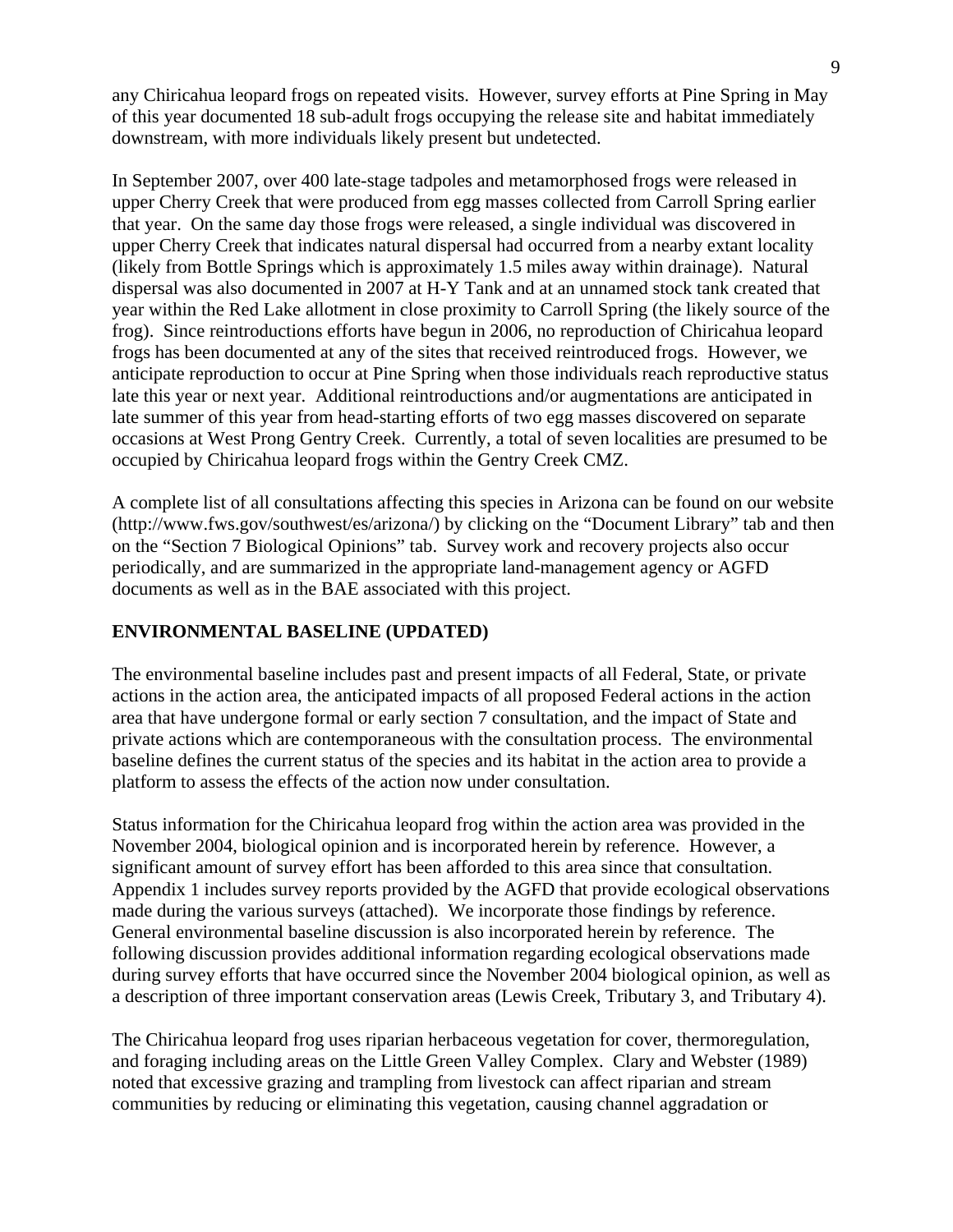degradation, causing widening or incisement of stream channels, and changing streambank morphology, with the cumulative result of lowering corresponding water tables. These effects, while attributed largely to elk in many areas of the allotment, can be easily disguised by ongoing watershed perturbations caused by the 1990 Dude Fire and demonstrate the relative fragility of potential habitat on the Little Green Valley Complex. However, even when livestock access to riparian areas is restricted, grazing in the uplands can lead to soil compaction and decreased filtering capacity of vegetation. These effects increase the speed and amount of runoff from the uplands, which contributes heightened, unnatural amounts of sediment in aquatic habitat. This situation is further adversely affected by elk which cause significant damage to bankside vegetation while further contributing to sedimentation of the pool habitat. These siltation damages the suitability of that habitat and fills in pools, which may affect their permanency during extended dry periods (Sartz and Tolsted 1974; Weltz and Wood 1986; Orodho *et al*. 1990; Trimble and Mendel 1995; Pearce *et al*. 1998). However, effects from upland erosion have been attenuated by the significant amount of relatively unpalatable Layman's lovegrass that has invaded the area of the 1990 Dude Fire.

#### *Lewis Creek*

The habitat within the proposed exclosure along Lewis Creek is spatially perennial and contains a series of moderate to large-sized pools bordered with bankside vegetation, undercut banks, and adequate sun exposure for thermoregulation and foraging which are all habitat variables preferred by Chiricahua leopard frogs. This area is approximately 5,600-5,800 feet in elevation. This stream reach has been surveyed recently on numerous occasions (see updated Chiricahua leopard frog status discussion below) by representatives of the AGFD, the Tonto, and my staff. These survey efforts have not detected Chiricahua leopard frogs in this immediate area; however consensus opinion of the surveyors is that numerous pools within this particular reach provide reliable water and suitable habitat for reproduction and oviposition of Chiricahua leopard frog egg masses to serve as a potential source population within the Ellison Creek metapopulation.

#### *Tributary 3*

Tributary 3 is a perennial, small-order stream that drains from the east of Ellison Creek and is a tributary to Ellison Creek. Headwaters of Tributary 3 form at approximately 6,700 feet elevation and reach their confluence with Ellison Creek at approximately 6,100 feet elevation. This stream courses through an area that burned during the 1990 Dude Fire which is characterized by an open canopy and significant amounts of dead and downed trees along and within the steam channel which make human and/or ungulate access problematic (see Appendix 2, Figure 1). The stream is narrow, incised, and has a moderately high gradient in most reaches which is not generally preferred by Chiricahua leopard frogs. However, a few small to moderately sized pools exist within short reaches of Tributary 3 where stream gradient lessens and log jams provide plunge pools (see Appendix 2, Figure 2). Structurally, these pools are potential habitat for Chiricahua leopard frog oviposition and also maintain adequate vegetative growth to support adequate prey density and provide protective cover.

#### *Tributary 4*

Tributary 4 is a spatially intermittent small-order stream that also drains from the east of Ellison Creek and is also a tributary to Ellison Creek. Although not the extent of Tributary 3, several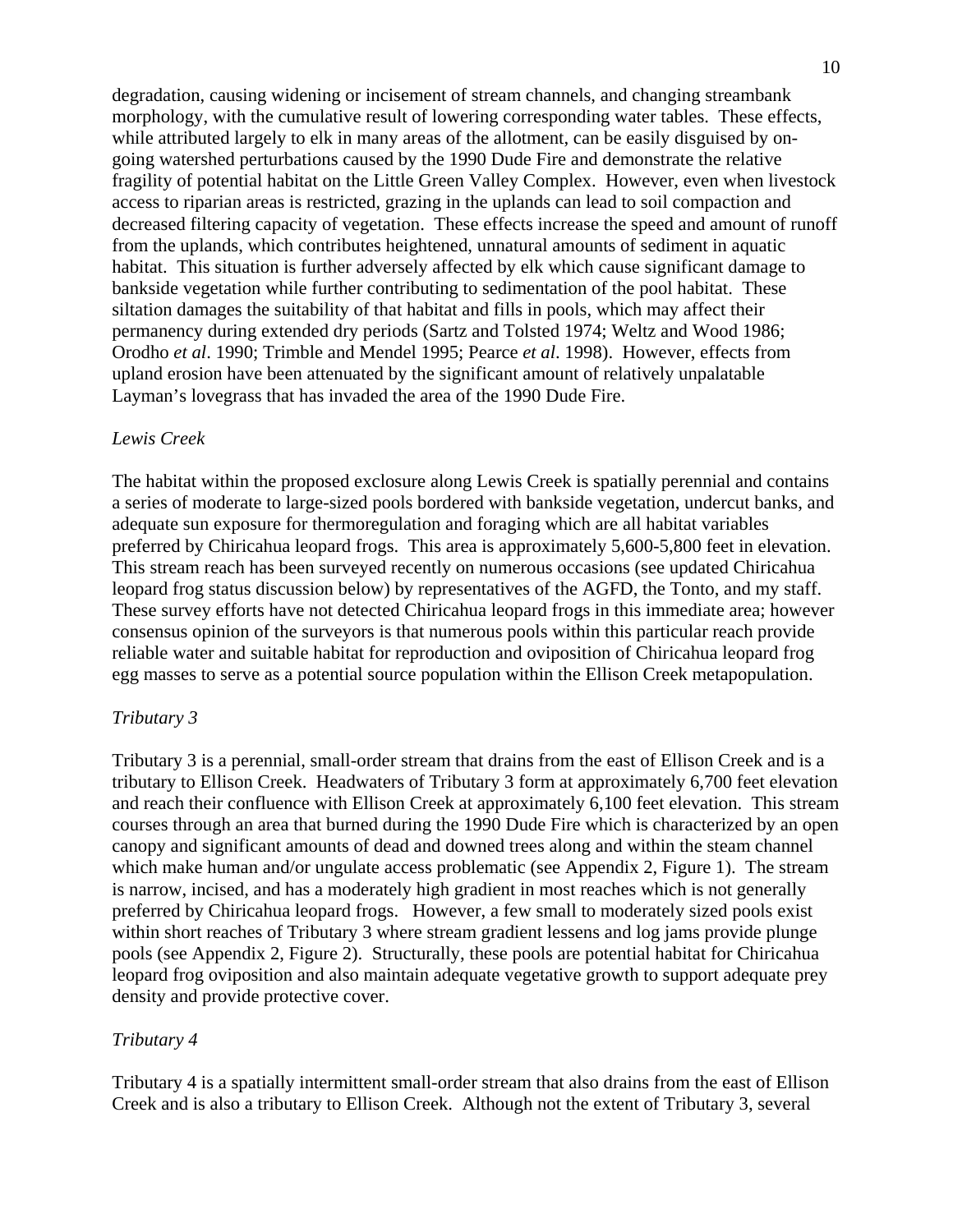downed trees occur along this drainage as well because it partially flows through burned areas within the 1990 Dude burn. Short reaches of Tributary 4 are deeply incised, some 15 feet or more below bankline. Downed trees and debris have formed significant log jams (see Appendix 2, Figure 3 ) within the stream channel which has consequently slowed flood pulses and formed more pools, potentially enhancing the probability for Chiricahua leopard frog occupation. There is significantly more pool habitat in Tributary 4 than there is in Tributary 3. Immediately upstream of the conjunction of the Highline Trail and Tributary 4, an unnamed spring creates an extensive, perennial pool that occurs within the floodplain of Tributary 4 but adjacent to the active channel itself (see Appendix 2, Figure 4). This spring-fed pool is approximately 10 feet by 20 feet in size and is protected from flood-related scouring by a significant, boulderreinforced, earthen berm that is approximately 4-5 feet tall and is located on the upstream side of the pool.

#### **EFFECTS OF THE ACTION (UPDATED)**

Effects of the action refer to the direct and indirect effects of an action on the species or critical habitat, together with the effects of other activities that are interrelated and interdependent with that action that will be added to the environmental baseline. Interrelated actions are those that are part of a larger action and depend on the larger action for their justification. Interdependent actions are those that have no independent utility apart from the action under consideration. Indirect effects are those that are caused by the proposed action and are later in time, but are still reasonably certain to occur. No new effects are anticipated for either the Mexican spotted owl or Gila trout.

#### **Chiricahua Leopard Frog**

This reinitiated consultation is expected to result in benefits to the Chiricahua leopard frog. The revised fencing strategy and plans for additional reintroductions of the species will contribute to the species conservation. However, livestock grazing can cause a decline in diversity, abundance, and species composition of riparian herpetofauna communities from direct or indirect threats including: (1) declines in the structural richness of the vegetative community; (2) losses or reductions of the prey base; (3) increased aridity of habitat; (4) loss of thermal cover and protection from predators; and (5) a rise in water temperatures to levels lethal to larval stages of amphibian and fish development (Szaro *et al*. 1985; Schulz and Leininger 1990; Belsky *et al*. 1999). Livestock grazing may also lead to a loss in soil fertility from erosion and gaseous emissions spurred by a reduction in vegetative ground cover, particularly at lower elevations (Schlesinger *et al*. 1990). Specific attributes of ecosystems, such as composition, function, and structure, have been documented as being altered by improper livestock management through a variety of means including: (1) decreasing the density and biomass of individual species, reducing species richness, and changing biological community organization; (2) interfering with nutrient cycling and ecological succession; and (3) changing vegetation stratification, contributing to soil erosion, and decreasing availability of water to biotic communities (Fleischner 1994). These effects may occur but are expected to be attenuated through consistent monitoring and adaptive management as proposed by the Tonto in their livestock management plan for the Little Green Valley Complex.

Management of stock tanks is an important consideration for Chiricahua leopard frog. Stock tanks can be intermediary "stepping stones" in the dispersal of nonnative species from larger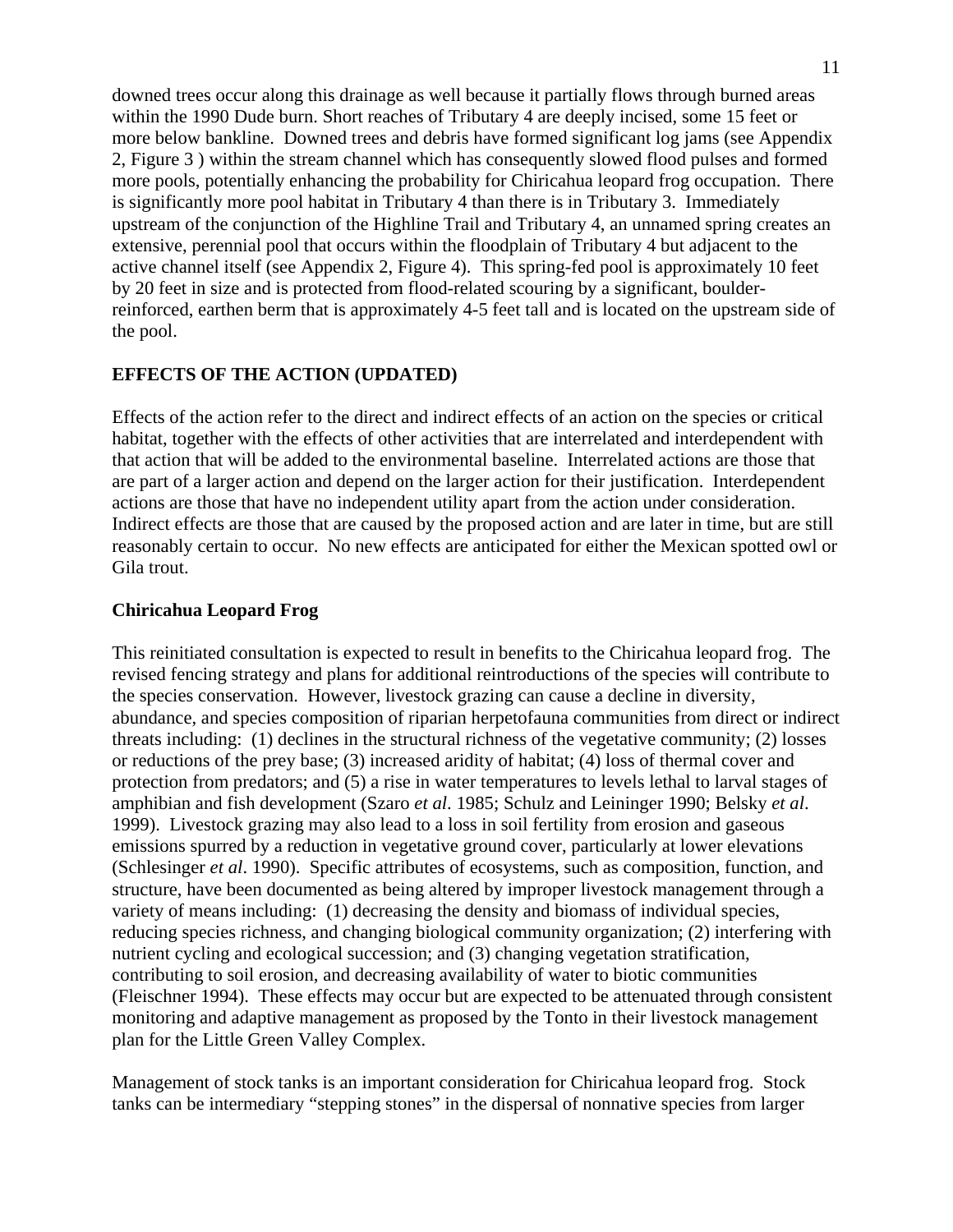source populations to new areas (Rosen *et al*. 2001). Stock tanks have facilitated the spread of nonnative species of fish, amphibians, and crayfish when they are intentionally or unintentionally stocked by anglers and private landowners (Rosen *et al*. 2001). Stock tanks that receive heavy livestock use may become fouled to such a point they may become toxic to frogs. Dense bank and aquatic vegetation is an important habitat characteristic for the Chiricahua leopard frog that can be affected if the impoundment receives too much grazing use, which may lead to trampling or overgrazing of the bankside vegetation. Alternatively, well-managed stock tanks provide important habitat for Chiricahua leopard frogs, especially when the tank remains devoid of nonnative species; provides adequate vegetation cover; and provides reliable water sources in periods of prolonged drought. This will be especially important for the duration of this term grazing permit considering the on-the-ground reintroduction activities that are planned. Given these benefits of well-managed stock tanks, we believe well-managed stock tanks are an important component to Chiricahua leopard frog recovery and are expected to significantly contribute to Chiricahua leopard frog conservation on the Little Green Valley Complex in the long-term.

Livestock management on the Little Green Valley Complex is expected to maintain suitable habitat as a result of distribution of livestock across the entire grazing space although some adverse effects can not be avoided. Fleischner (1994) found that "Because livestock congregate in riparian ecosystems, which are among the most biologically rich habitats in arid and semiarid regions, the ecological costs of grazing are magnified at these sites." Stromberg and Chew (2002) and Trimble and Mendel (1995) also discussed the propensity for livestock to remain within or adjacent to riparian communities. Trimble and Mendel (1995) stated that "Cows, unlike sheep, appear to love water and spend an inordinate amount of time together lounging in streams and ponds, especially in summer (surface-active season for reptiles and amphibians), sometimes going in and coming out several times in the course of a day." These livestock behaviors can be expected to occur on the Little Green Valley Complex as well, and have been observed along Tributary 4 during survey efforts (Bill Burger, AGFD, pers. obs.). Expectedly, this inactive behavior is more pronounced in more arid regions (Trimble and Mendel 1995). In one rangeland study, it was concluded that 81 percent of the vegetation that was removed by livestock was from a riparian area which amounted to only two percent of the total grazing space (Trimble and Mendel 1995). Another study reported that grazing rates were 5 to 30 times higher in riparian areas than on the uplands which may be due in part to several factors: (1) higher forage volume and palatability of species in riparian areas; (2) water availability; (3) the close proximity of riparian areas to the best upland grazing sites; and (4) microclimatic features such as cooler temperatures and shade (Trimble and Mendel 1995). These studies illustrate the propensity for riparian habitat to easily become overgrazed, especially in a drought cycle within an arid region such as the Little Green Valley Complex. Adaptive management and on-theground monitoring are designed to limit this occurrence.

Direct mortality of amphibian species, in all life stages, from being trampled by livestock has been documented in the literature (see Bartelt 1998; Ross *et al*. 1999) but most likely occurs to egg masses. The Tonto has taken measures to reduce the likelihood of trampling of egg masses by identifying pool habitat within Tributary 3 and armoring these areas using dead and downed trees. The construction of exclosures around other likely egg mass oviposition sites furthers protective measures on the allotment as described above. Direct mortality may also occur from livestock tank maintenance activities in occupied habitat, although the Tonto will take measures to minimize effects of tank maintenance by using the protocol outlined in Appendix A of the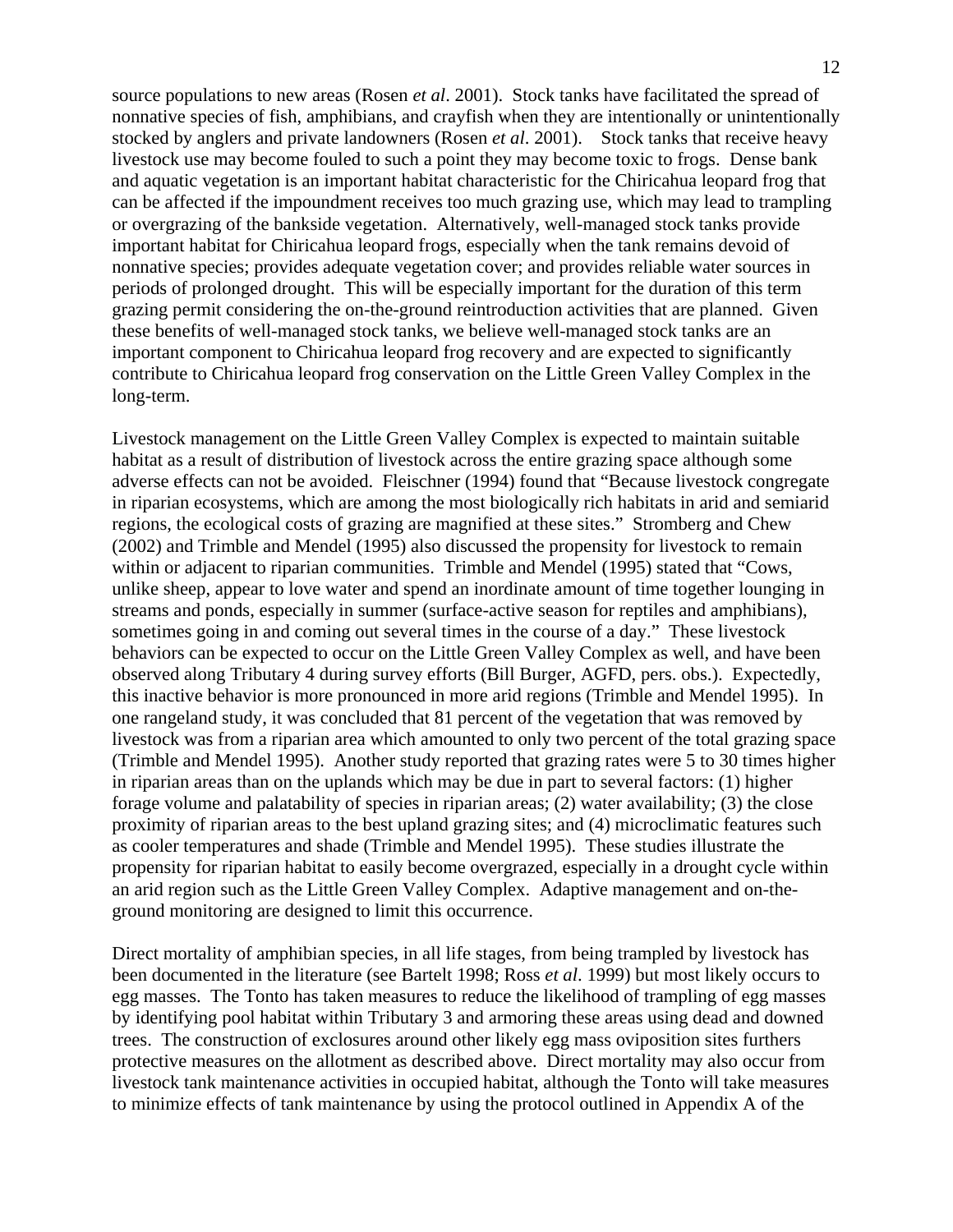recovery plan (USFWS 2007). Other areas, like the spring on Tributary 4 (Appendix 2, Figure 4) will be excluded from all ungulate access.

In review of the potential effects to occupied Chiricahua leopard frog habitat and individual frogs discussed above, and in acknowledgement of the head-starting the reintroduction activities planned for Chiricahua leopard frogs in this area, we are reasonably certain that trampling of egg masses, early-stage tadpoles, or dormant-season metamorphosed frogs, will occur at some rate over the remaining 4 years of the grazing permit. Additionally, we are reasonably certain that adverse effects to bankside and aquatic vegetation in occupied habitat, causing loss of cover for frogs, will also occur at some level during the duration of this proposed action. We anticipate these direct and indirect effects could occur on any of the current or future habitat areas such as Tributary 3 or habitat in the vicinity of livestock-excluded reintroduction sites within the Little Green Valley Complex.

While watershed effects such as increased siltation are often associated with livestock grazing of upland habitats, we are reasonably certain that monitoring, conservative use, and adaptive management proposed by the Tonto for the Little Green Valley Complex, as well as the influence of significant grass cover established after the 1990 Dude Fire, will minimize any potential effects of upland grazing on occupied habitat in the area of reintroduction sites.

## **CUMULATIVE EFFECTS**

Cumulative effects include those of future State, tribal, local or private actions that are reasonably certain to occur in the action area considered in this biological opinion. Future Federal actions are subject to the consultation requirements established under section 7 and, therefore, are not considered cumulative in the proposed action. Cumulative effects discussed in the 2004 biological opinion are expected to continue under this reinitiated biological opinion.

## **CONCLUSION**

Our conclusions remain the same for Mexican spotted owl and Gila trout as stated in the 2004 biological opinion.

## **Chiricahua Leopard Frog**

After reviewing the current status of the Chiricahua leopard frog, the environmental baseline for the action area, the effects of the revised proposed grazing authorization and strategy for the Little Green Valley Complex, and the cumulative effects, it is our biological opinion that the proposed action is not likely to jeopardize the continued existence of the Chiricahua leopard frog. We make this finding for the following reasons:

1. Livestock grazing will be excluded from key habitats identified within the action area as particularly important for Chiricahua leopard frog egg mass oviposition providing significant protections to the most vulnerable life stage of the species.

2. The Tonto will coordinate with AGFD and our office to ensure that management of the allotment is consistent with the recommendations of the Chiricahua Leopard Frog Recovery Plan (USFWS 2007).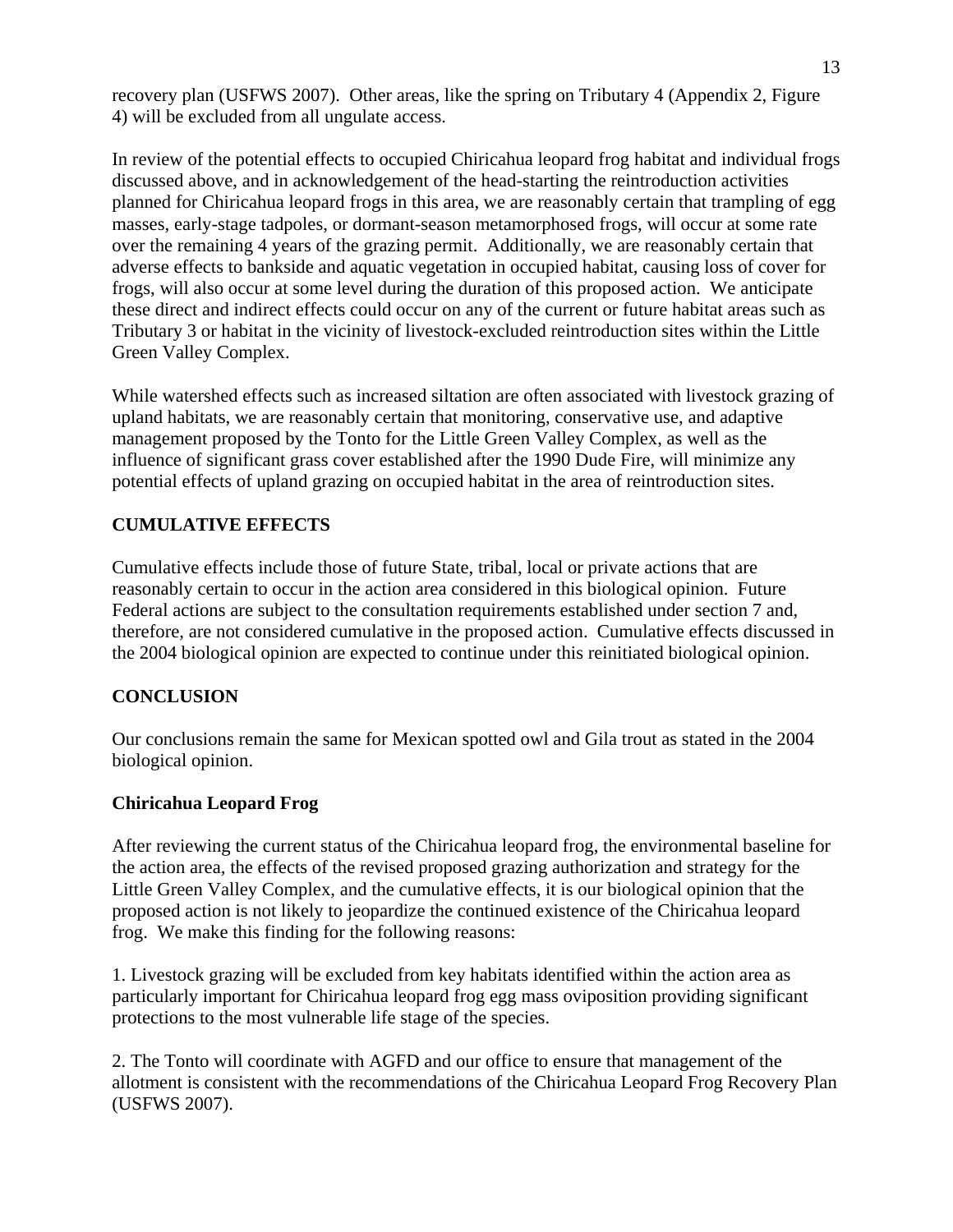3. A Chiricahua leopard frog head-start program has been developed in coordination with the Phoenix Zoo, the AGFD, and other stakeholders for reintroduction of the species in the action area using the habitat protected for egg mass oviposition which is expected to provide a significant improvement in the status of the species within the action area over time.

## **INCIDENTAL TAKE STATEMENT**

Section 9 of the Act and Federal regulations pursuant to section 4(d) of the Act prohibit the take of endangered and threatened species, respectively, without special exemption. "Take" is defined as to harass, harm, pursue, hunt, shoot, wound, kill, trap, capture or collect, or to attempt to engage in any such conduct. "Harm" is further defined (50 CFR §17.3) to include significant habitat modification or degradation that results in death or injury to listed species by significantly impairing essential behavioral patterns, including breeding, feeding, or sheltering. "Harass" is defined (50 CFR §17.3) as intentional or negligent actions that create the likelihood of injury to listed species to such an extent as to significantly disrupt normal behavior patterns which include, but are not limited to, breeding, feeding or sheltering. "Incidental take" is defined as take that is incidental to, and not the purpose of, the carrying out of an otherwise lawful activity. Under the terms of section  $7(b)(4)$  and section  $7(o)(2)$ , taking that is incidental to and not intended as part of the agency action is not considered to be prohibited taking under the Act provided that such taking is in compliance with the terms and conditions of this Incidental Take Statement.

The measures described below are non-discretionary, and must be undertaken by the Forest Service so that they become binding conditions of any grant or permit issued to the applicant, as appropriate, for the exemption in section  $7(0)(2)$  to apply. The Forest Service has a continuing duty to regulate the activity covered by this incidental take statement. If the Forest Service (1) fails to assume and implement the terms and conditions or (2) fails to require the permittee to adhere to the terms and conditions of the incidental take statement through enforceable terms that are added to the permit or grant document, the protective coverage of section 7(o)(2) may lapse. In order to monitor the impact of incidental take, the Forest Service must report the progress of the action and its impact on the species to the FWS as specified in the incidental take statement [50 CFR §402.14(i)(3)].

#### **AMOUNT OR EXTENT OF TAKE**

No new incidental take is anticipated for Mexican spotted owl or Gila trout. We anticipate that the proposed action is reasonably certain to result in incidental take of Chiricahua leopard frogs. However, it is difficult to quantify the number of individual frogs taken because: (1) dead or impaired individuals are difficult to find and losses may be masked by seasonal fluctuations in environmental conditions; (2) the status of the species could change over time through immigration, emigration, and loss or creation of habitat; and (3) the species is small-bodied, well camouflaged, and occurs under water of varying clarity. For these reasons, we will attribute take at the sub-population level (hereinafter referred to as occupied sites) as addressed in the Programmatic Biological and Conference Opinion on the Continued Implementation of the Land and Resource Implementation Plans for the Eleven National Forests and National Grasslands of the Southwest Region (USFWS 2005). We anticipate all of the following forms of take over the remaining life of the project: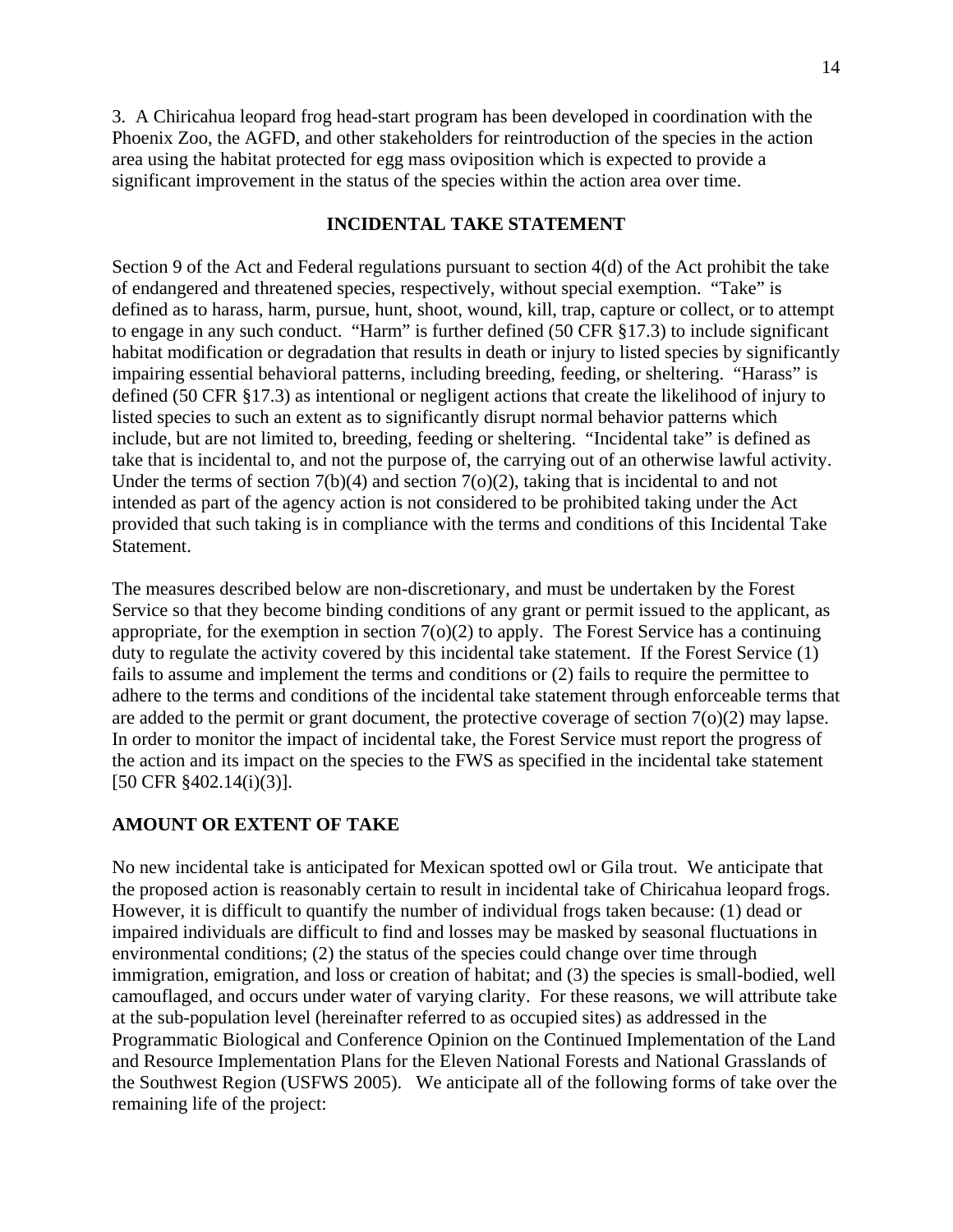1. Direct mortality or injury of a proportion of Chiricahua leopard frog adults, metamorphs, tadpoles, or egg masses at one occupied livestock tank where maintenance activities result in significant disturbance at the tank (e.g., dredging or silt removal, major repair of berms).

2. Direct mortality or injury through trampling of a proportion of Chiricahua leopard frog adults, metamorphs, tadpoles, or egg masses at one occupied site in a summer pasture from March through October; and trampling of small tadpoles and overwintering frogs at one occupied site in a winter pasture where cattle have access from November through February.

3. Harm or harassment including lost productivity of a proportion of Chiricahua leopard frogs due to loss of bankline and emergent vegetation cover, increased sedimentation of pools, or other forms of habitat at one occupied site where cattle contribute to erosion within or upstream of these sites.

4. Harassment of a proportion of Chiricahua leopard frogs at one occupied livestock tank due to unintentional benefit to, or facilitation of, nonnative bullfrogs, fish, salamanders, or crayfish that immigrate to newly constructed livestock tanks from nearby populations, existing or introduced.

Occupancy of suitable habitat within a Chiricahua leopard frog metapopulation is dynamic. Discovery of new populations, recolonizations of extirpated sites, and extirpation of occupied sites are common occurrences with this species; therefore, we expect that over the life of this proposed action, sites where take may occur (sites occupied by Chiricahua leopard frogs) will change across the allotment. The above anticipated take considers the dynamic nature of frog occupancy; thus, we do not believe reinitiation is needed whenever a new population of Chiricahua leopard frogs is found, or frogs in a particular livestock tank are periodically absent. However, take is considered to be exceeded if all four scenarios listed above are exceeded during the life of this project.

We also reviewed the prescriptions for take outlined on pages 270 and 271 of the LRMP BO to identify when take has been exceeded. In the LRMP BO and as of June 10, 2005, the Payson Ranger District was identified as possessing one extant population of Chiricahua leopard frogs. As provided for in the LRMP BO, the authorized level of incidental take of Chiricahua leopard frogs from the proposed action will be exceeded if, after a period of two consecutive years, there is a decrease in the total number of occupied Chiricahua leopard frogs population sites on the Payson Ranger District of the Tonto National Forest as a result of the proposed action. In other words and in this example, if after a period of two consecutive years, the species is considered extirpated from the Payson Ranger District as a result of livestock management, take will have been exceeded. The amount or extent of take anticipated in this biological opinion may potentially exceed that provided for in the LRMP BO. However, the amount or extent of take anticipated in this biological opinion is predicated upon the reintroduction of Chiricahua leopard frogs as a result of head-starting activities anticipated to occur next year. Therefore, a much larger number of Chiricahua leopard frogs will be extant within the action area and potentially taken through any or all of the means anticipated herein.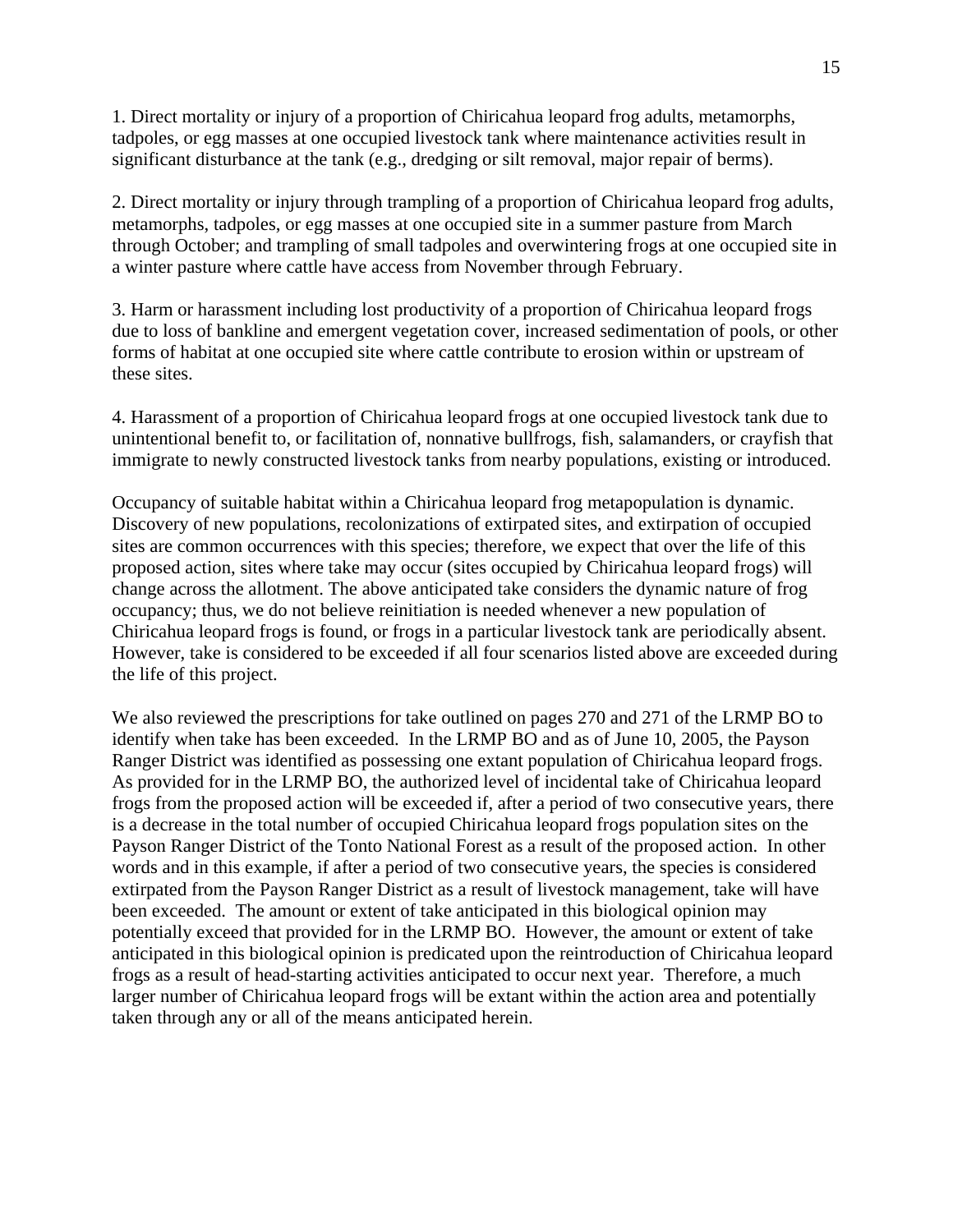## **EFFECT OF THE TAKE**

In this biological opinion, we determine that this level of anticipated take is not likely to result in jeopardy to Chiricahua leopard frogs. No additional effects are expected to either Mexican spotted owl or Gila trout.

## **REASONABLE AND PRUDENT MEASURES AND TERMS AND CONDITIONS**

In order to be exempt from the prohibitions of section 9 of the Act, the Tonto must comply with the following terms and conditions (T&Cs), which implement the reasonable and prudent measures (RPMs) and outline required reporting/monitoring requirements. These terms and conditions are non-discretionary.

The following reasonable and prudent measures and terms and conditions are necessary and appropriate to minimize take of Chiricahua leopard frogs:

1. Ensure the continued integrity of all pasture boundary or livestock exclosure fence lines when adjacent to areas known to be occupied by Chiricahua leopard frogs, and ensure that trespass livestock are removed as soon as possible.

a. The Tonto shall inspect pasture boundary and livestock exclosure fence lines that are adjacent to areas known to be occupied by Chiricahua leopard frogs immediately prior to pasture use.

b. The Tonto shall ensure that any trespass livestock that are observed in unauthorized areas are removed from those areas within 48 hours of their discovery, ensure fence repairs are completed as soon as practicable, and initiate corrective actions immediately to avoid future breaches.

2. Take appropriate actions to help prevent nonnative species such as sportfish, crayfish, or bullfrogs from becoming established in livestock waters that occur in the allotment complex.

a. The Tonto shall work with our office to develop a schedule to conduct annual surveys as per approved protocol (e.g. one-half of all stock tanks on alternating years).

b. If nonnative species are detected in stock tanks, the Tonto shall immediately initiate a multi-stakeholder planning effort to remove the nonnative species from the stock tank as quickly as possible. If a complete drying of a stock tank is deemed as the most effective management tool to address the threat of nonnatives, the Tonto may time this action so as to not place an unnecessary burden on the permittee.

3. Reporting requirements to our office.

a. The Tonto shall notify (written correspondence, e-mail, or phone call) our office as soon as practicable of any observation of any pasture boundary or exclusion fenceline failure or fenceline disrepair that is adjacent to known occupied habitat within the Little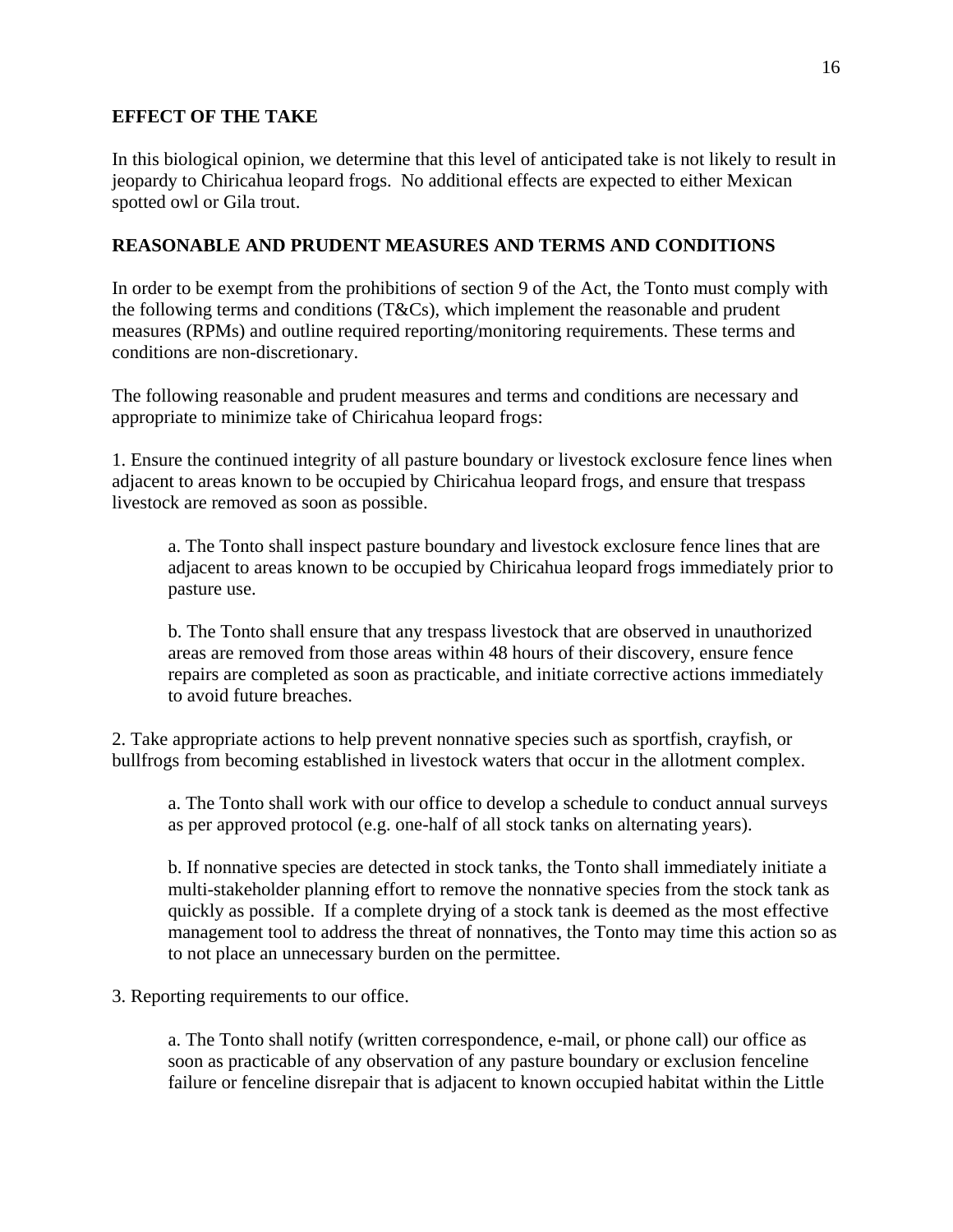Green Valley Complex; with information on the corrective actions were implemented and when pursuant to the T&C and RPM items 1.a. and 1.b. above.

b. The Tonto shall notify (written correspondence, e-mail, or phone call) our office as soon as practicable after its observed occurrence, any observation of trespass livestock in unauthorized areas of the Little Green Valley Complex; what corrective actions were implemented and when pursuant to the T&C and RPM items 1.a. and 1.b. above.

c. The Tonto shall notify (written correspondence, e-mail, or phone call) our office as soon as practicable of the observed occurrence, or the discovery of nonnative species in any newly constructed stock tank to provide for collaborative emergency planning and corrective action as required in T&C and RPM items 3.a. and 3.b. above.

d. The Tonto shall submit an annual summary report to our office by January 1 each year during project implementation. These reports shall briefly document, for the previous calendar year, the results of any monitoring efforts conducted, a summary of any situations (and their corrective actions), that pertain to above items, and the fence line inspection findings from the previous year. The report shall also make recommendations for modifying or refining these terms and conditions to enhance listed species protection.

Review requirement: The reasonable and prudent measures, with their implementing terms and conditions, are designed to minimize incidental take that might otherwise result from the proposed action. If, during the course of the action, the level of incidental take is exceeded, such incidental take would represent new information requiring review of the reasonable and prudent measures provided. The Tonto must immediately provide an explanation of the causes of the taking and review with our office the need for possible modification of the reasonable and prudent measures.

## **CONSERVATION RECOMMENDATIONS**

Section  $7(a)(1)$  of the Act directs Federal agencies to utilize their authorities to further the purposes of the Act by carrying out conservation programs for the benefit of endangered and threatened species. Conservation recommendations are discretionary agency activities to minimize or avoid adverse effects of a proposed action on listed species or critical habitat, to help implement recovery plans, or to develop information. We provide the following recommendations prescribed in the Chiricahua Leopard Frog Recovery Plan (USFWS 2007) for your consideration [several recommendations to accomplish each of the following objectives can be found in USFWS (2007)]:

1. Implement guidelines for livestock pond use and maintenance. The "Recommended Minimization Measures", Part IV "Actions Available for Leopard Frog Recovery" in Appendix A and "Livestock Grazing and Management" in Appendix I of the Recovery Plan provide guidance regarding minimizing effects of livestock grazing activities, including livestock pond use and maintenance, on the Chiricahua leopard frog.

2. Continue to enhance bankline and aquatic vegetation, and habitat complexity at sites with extant populations, where needed.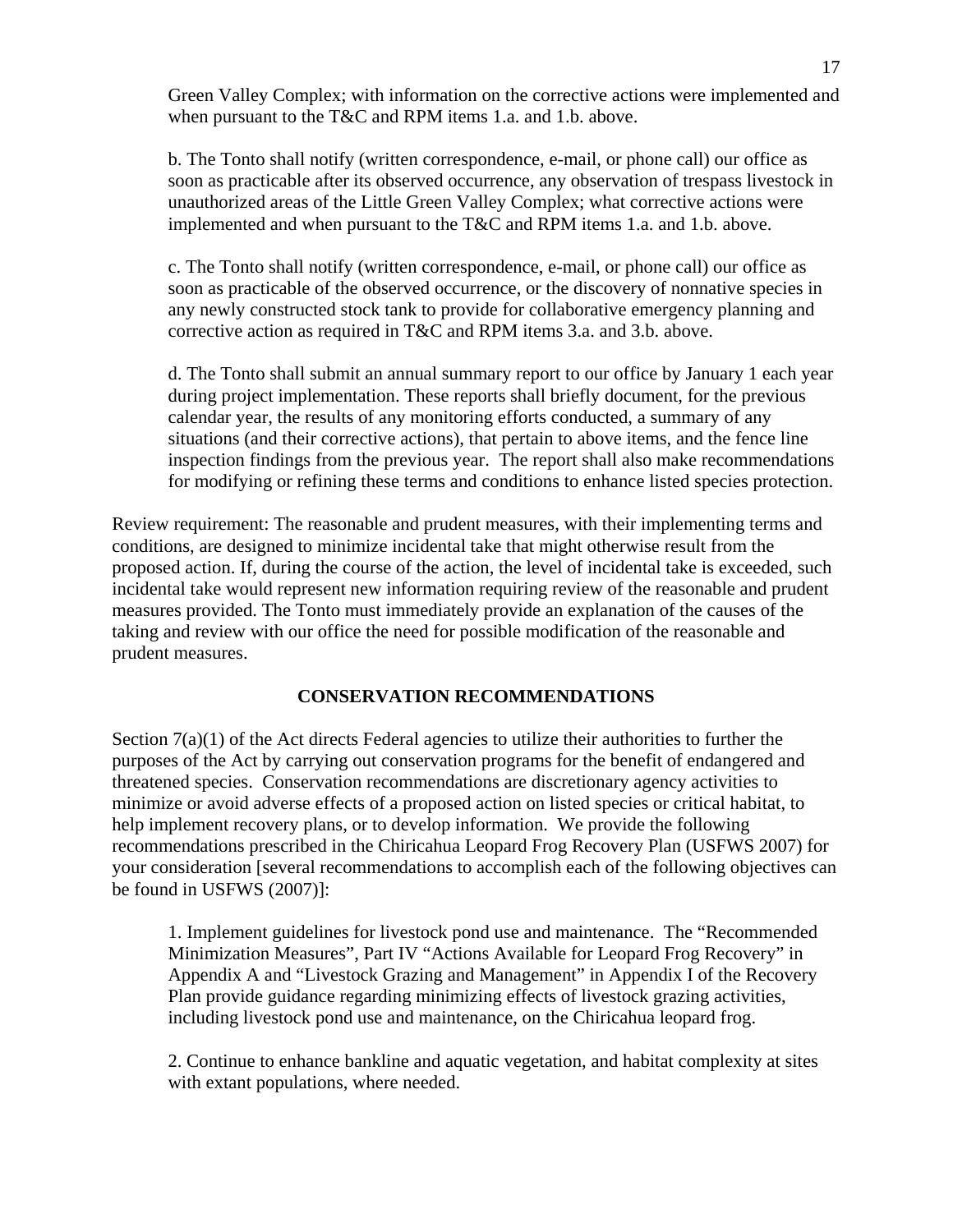3. Continue to collaborate with other stakeholders to eliminate nonnative predators at or near Chiricahua leopard frog populations that pose a threat to those populations, and/or prevent existing sites with suitable Chiricahua leopard frog habitat from becoming occupied by nonnative species.

4. Continue to collaborate in identifying, restoring, or creating as needed, and protecting currently unoccupied recovery sites in the Upper East Verde Management Area necessary to support viable populations and metapopulations of Chiricahua leopard frogs.

5. Continue to collaborate in establishing new, or re-establishing former, populations of Chiricahua leopard frogs at selected recovery sites.

6. Continue to collaborate in augmenting populations in the Upper East Verde Management Area, as needed, to increase persistence.

7. Continue to collaborate in monitoring extant Chiricahua leopard frog populations and habitats, and implementation of the recovery plan.

8. Continue to support research needed to support recovery actions and adaptive management.

9. Continue to encourage and develop support for the recovery efforts for the Chiricahua leopard frog in the Upper East Verde Management Area through collaborative public and private partnerships.

In order for our office to be kept informed of actions minimizing or avoiding adverse effects or benefiting listed species or their habitats, we request notification of the implementation of any conservation recommendations.

#### **REINITIATION NOTICE**

This concludes reinitiated formal consultation on the action outlined herein. As provided in 50 CFR §402.16, reinitiation of formal consultation is required where discretionary Federal agency involvement or control over the action has been retained (or is authorized by law) and if: (1) the amount or extent of incidental take is exceeded; (2) new information reveals effects of the agency action that may affect listed species or critical habitat in a manner or to an extent not considered in this opinion; (3) the agency action is subsequently modified in a manner that causes an effect to the listed species or critical habitat not considered in this opinion; (4) if utilization levels are consistently exceeded in critical areas; or (5) a new species is listed or critical habitat designated that may be affected by the action. In instances where the amount or extent of incidental take is exceeded, any operations causing such take must cease pending reinitiation.

We appreciate the Tonto's efforts to identify and minimize effects to listed species from this project. We encourage you to continue to coordinate the review and implementation of this project with the Arizona Game and Fish Department. For further information please contact Jeff Servoss (x237) or Debra Bills (x239).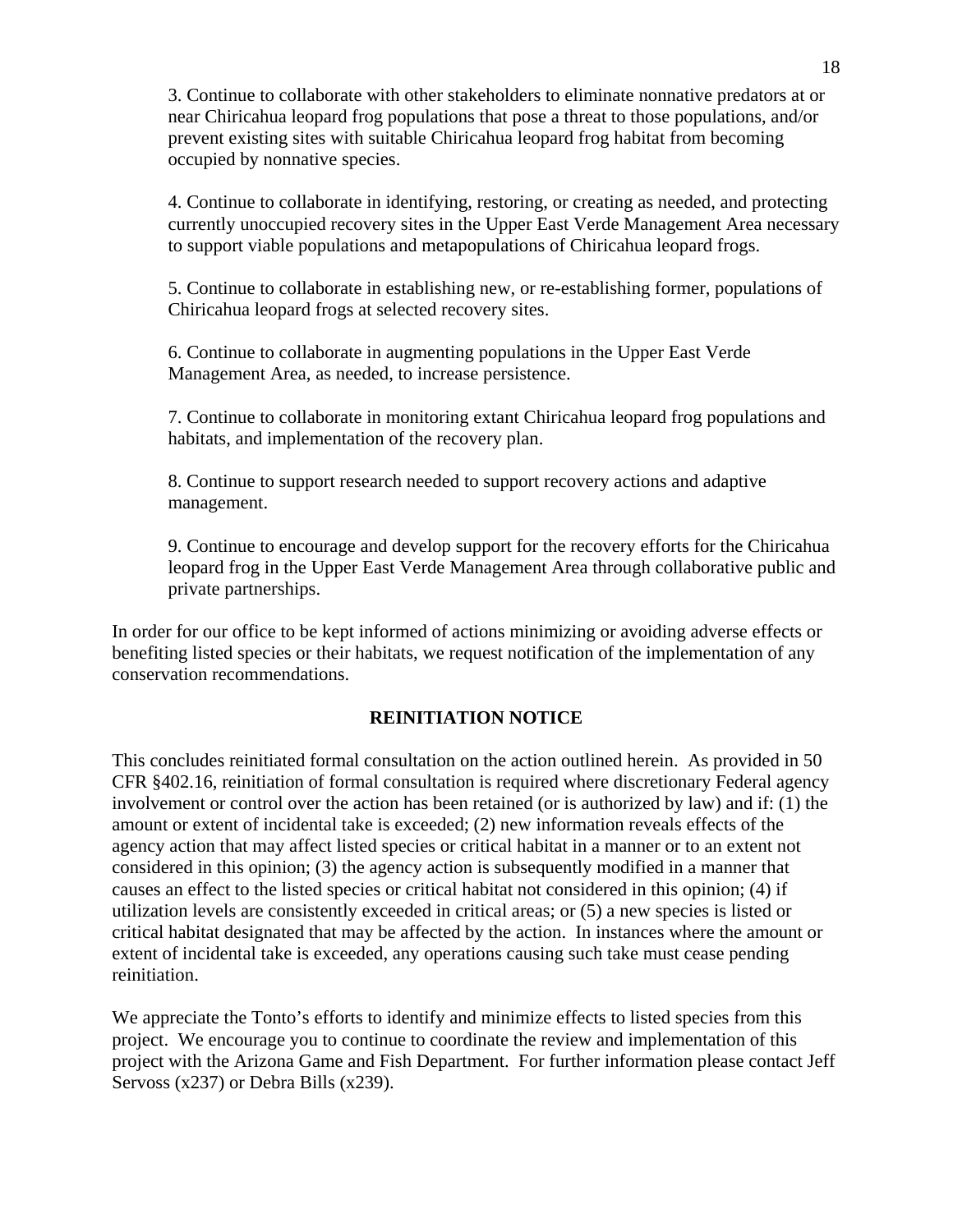Please refer to consultation number 22410-1999-F-0300-R2 in future correspondence concerning this project.

Sincerely,

/s/Debra Bills for Steven L. Spangle

Field Supervisor

cc (with Appendices):

 Jim Rorabaugh, U.S. Fish and Wildlife Service, Tucson, AZ District Ranger, Payson Ranger District, Tonto National Forest, Payson, AZ

 Mike Sredl, Nongame Branch, Arizona Game and Fish Department, Phoenix, AZ Bill Burger, Region VI, Arizona Game and Fish Department, Mesa, AZ Mr. Ray Tanner, Permittee; Little Green Valley Complex; Phoenix, AZ

W:\Jeff Servoss\Sec 7 Formals\Little Green Valley - Ellison Creek\2008 BO Reinitiation #2\Little Green Valley Complex BO R2 7-01- 08.doc:cgg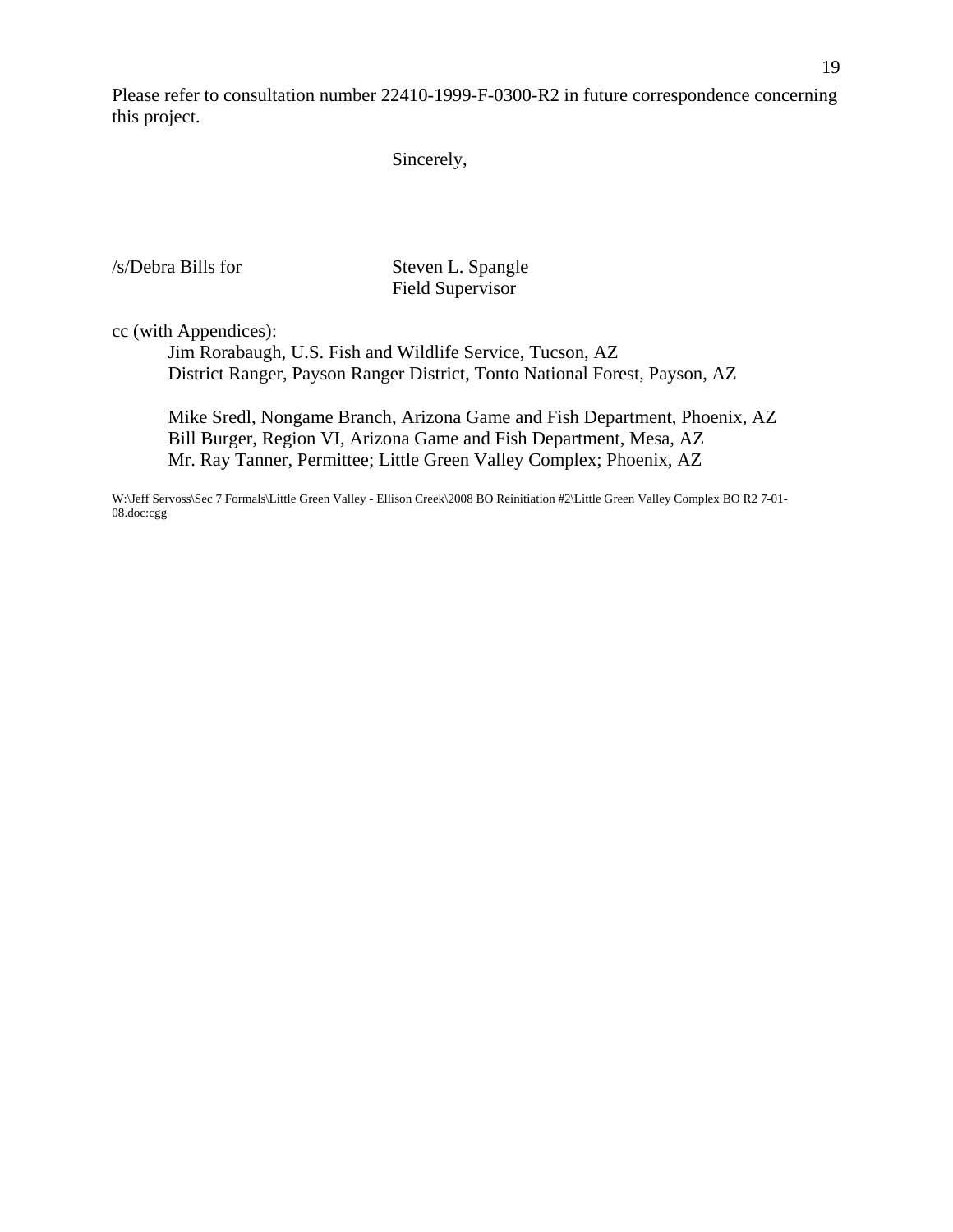#### **Literature Cited**

Bartelt, P. E. 1998. *Bufo boreas* (Western Toad) mortality. Herpetological Review 29(2):96.

- Belsky, A.J., A. Matzke, and S. Uselman. 1999. Survey of livestock influences on stream and riparian ecosystems in the Western United States. Journal of Soil and Water Conservation 54:419-431.
- Benedict, N., and T.W. Quinn. 1999. Identification of Rio Grande leopard frogs by mitochondrial DNA analysis: a tool for monitoring the spread of a non-native species. Department of Biological Sciences, University of Denver, CO.
- Berger L., R. Speare, P. Daszak, D.E. Green, A.A. Cunningham, C.L. Goggins, R. Slocombe, M.A. Ragan, A.D. Hyatt, K.R. McDonald, H.B. Hines, K.R. Lips, G. Marantelli, and H. Parkes. 1998. Chytridiomycosis causes amphibian mortality associated with population declines in the rain forests of Australia and Central America. Proceedings of the National Academy of Science, USA 95:9031-9036.
- Carey, C., W.R. Heyer, J. Wilkinson, R.A. Alford, J.W. Arntzen, T. Halliday, L. Hungerford, K.R. Lips, E.M. Middleton, S.A. Orchard, and A.S. Rand. 2001. Amphibian declines and environmental change: use of remote sensing data to identify environmental correlates. Conservation Biology 15(4):903-913.
- Clarkson, R.W., and J.C. Rorabaugh. 1989. Status of leopard frogs (*Rana pipiens* Complex) in Arizona and southeastern California. Southwestern Naturalist 34(4):531-538.
- Daszak, P. 2000. Frog decline and epidemic disease. International Society for Infectious Diseases. Http://www.promedmail.org.
- Degenhardt, W.G., C.W. Painter, and A.H. Price. 1996. Amphibians and reptiles of New Mexico. University of New Mexico Press, Albuquerque.
- Fernandez, P.J., and J.T. Bagnara. 1995. Recent changes in leopard frog distribution in the White Mountains of east central Arizona. Page 4 in abstracts of the First Annual Meeting of the Southwestern Working Group of the Declining Amphibian Populations Task Force, Phoenix, Arizona.
- Fernandez, P.J., and P.C. Rosen. 1996. Effects of the introduced crayfish *Oronectes virilis* on the native aquatic herpetofauna in Arizona. Report to the Arizona Game and Fish Department, Heritage Program, IIPAM Project No. I94054.
- Fernandez, P.J. and P.C. Rosen. 1998. Effects of introduced crayfish on the Chiricahua leopard frog and its stream habitat in the White Mountains, Arizona. Page 5 in abstracts of the Fourth Annual Meeting of the Declining Amphibian Populations Task Force, Phoenix, Arizona.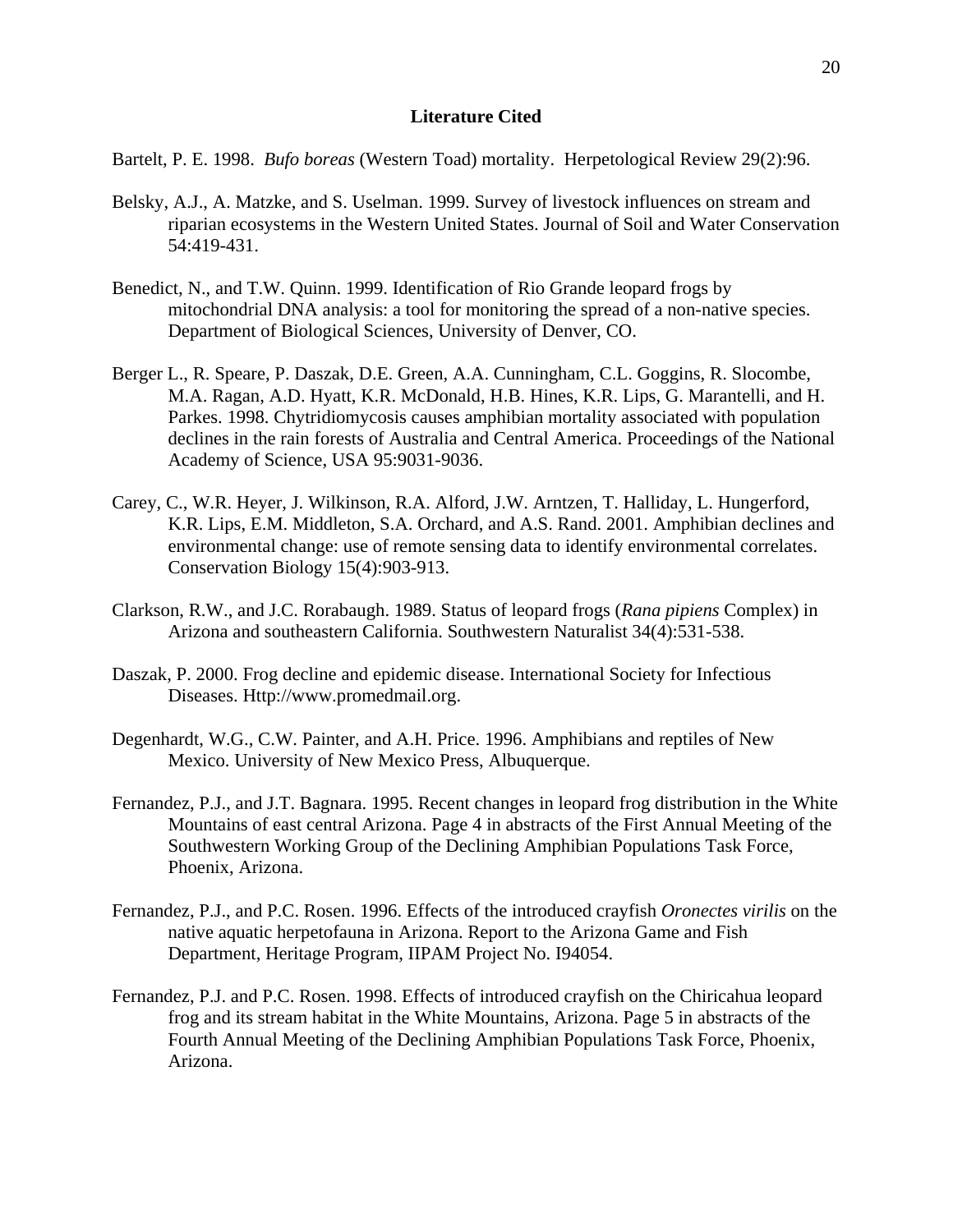- Fleischner, T. L. 1994. Ecological costs of livestock grazing in western North America. Conservation Biology 8(3): 629-644.
- Goldberg, C.S., K.J. Field, and M.J. Sredl. 2004. Mitochondrial DNA sequences do not support species status of the Ramsey Canyon leopard frog (*Rana subaquavocalis*). Journal of Herpetology 38(3):313-319.
- Hale, S.F. 2001. The status of the Tarahumara frog in Sonora, Mexico based on a re-survey of selected localities, and search for additional populations. Report to the U.S. Fish and Wildlife Service, Phoenix, Arizona.
- Halliday, T.R. 1998. A declining amphibian conundrum. Nature 394:418-419.
- Jennings, R.D. 1995. Investigations of recently viable leopard frog populations in New Mexico: *Rana chiricahuensis* and *Rana yavapaiensis*. New Mexico Game and Fish Department, Santa Fe.
- Longcore, J.E., A.P. Pessier, and D.K. Nichols. 1999. *Batracytrium dendrobatidis* gen. Et sp. Nov., a chytrid pathogenic to amphibians. Mycologia 91(2):219-227.
- Orodho, A.B., M.J. Trlica, and C.D. Bonham. 1990. Long-term heavy-grazing effects on soil and vegetation in the four corners region. The Southwestern Naturalist 35(1):9-15.
- Painter, C.W. 2000. Chiricahua leopard frog, *Rana chiricahuensis* Platz and Mecham 1979. Pages 10-21 and Appendix in Completion Report to the U.S. Fish and Wildlife Service, Albuquerque, New Mexico. Grant No. E-31/1-5.
- Pearce, R.A., M.J. Trlica, W.C. Leininger, D.E. Mergen, and G. Fraser. 1998. Sediment movement through riparian vegetation under simulated rainfall and overland flow. Journal of Range Management 51(3):301-308.
- Platz, J.E., and J.S. Mecham. 1979. *Rana chiricahuensis*, a new species of leopard frog (*Rana pipiens* Complex) from Arizona. Copeia 1979(3):383-390.
- Platz, J.E., and J.S. Mecham. 1984. *Rana chiricahuensis*. Catalogue of American Amphibians and Reptiles 347.1.
- Platz, J.E., and T. Grudzien. 1999. The taxonomic status of leopard frogs from the Mogollon Rim country of central Arizona: evidence for recognition of a new species. Proceedings of Nebraska Academy of Sciences 109:51.
- Rosen, P.C., C.R. Schwalbe, D.A. Parizek, P.A. Holm, and C.H. Lowe. 1994. Introduced aquatic vertebrates in the Chiricahua region: effects on declining native ranid frogs. Pages 251- 261 in L.F. DeBano, G.J. Gottfried, R.H. Hamre, C.B. Edminster, P.F. Ffolliott, and A. Ortega-Rubio (tech. coords.), Biodiversity and management of the Madrean Archipelago. USDA Forest Service, General Technical Report RM-GTR-264.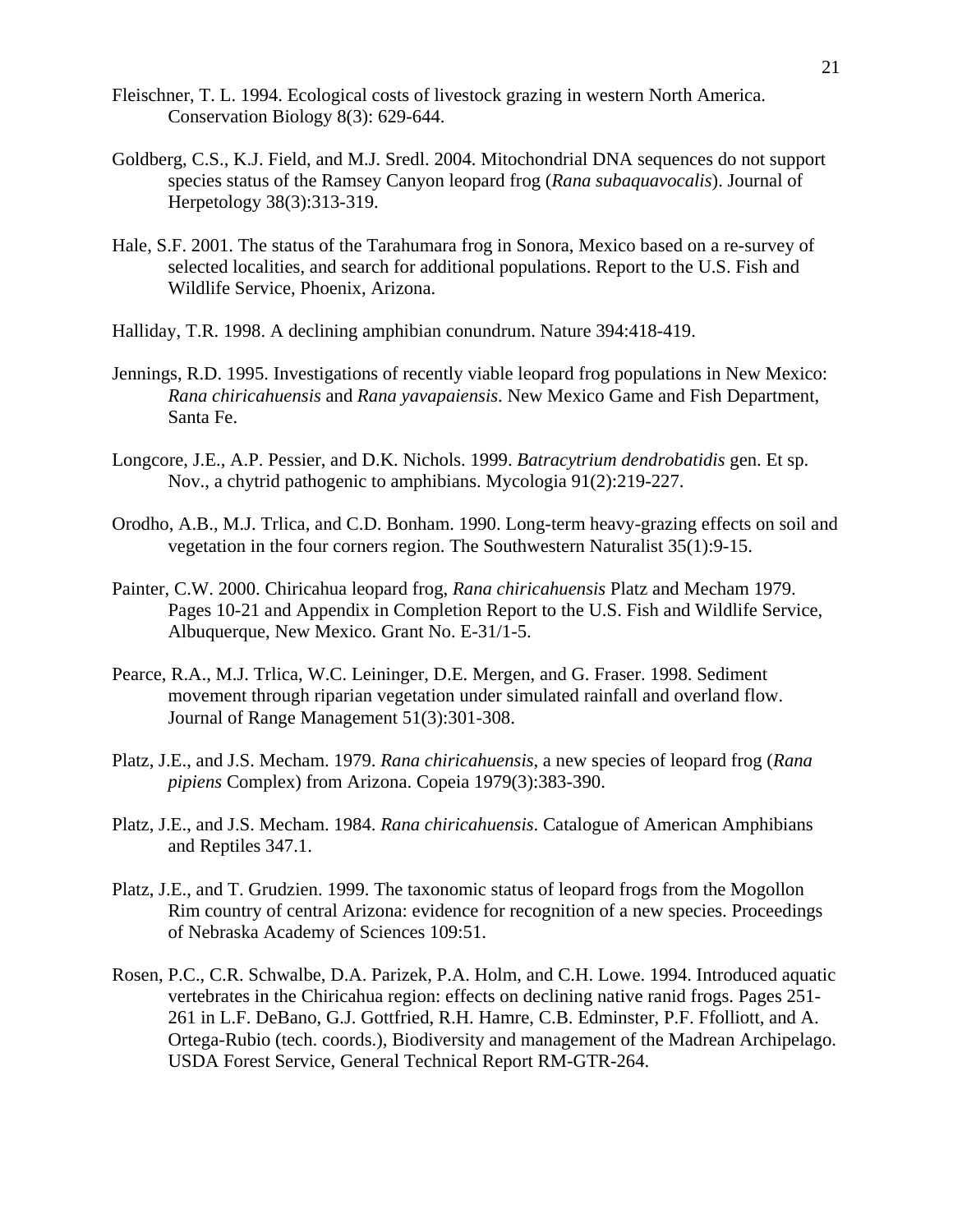- Rosen, P.C., C.R. Schwalbe, and S.S. Sartorius. 1996. Decline of the Chiricahua leopard frog in Arizona mediated by introduced species. Report to Heritage program, Arizona Game and Fish Department, Phoenix, Arizona. IIPAM Project No. I92052.
- Rosen, P. C., E. J. Wallace, and C. R. Schwalbe. 2001. Resurvey of the Mexican Garter Snake (*Thamnophis eques*) in Southeastern Arizona Pp. 70-94 in P. C. Rosen and C. R. Schwalbe. 2002. Conservation of wetland herpetofauna in southeastern Arizona. Final Report to the Arizona Game and Fish Department (Heritage Grant #I99016) and U.S. Fish and Wildlife Service. 160 pp.
- Ross, D.A., J.K. Reaser, P. Kleeman, and D.L. Drake. 1999. *Rana luteiventris* (Columbia spotted frog). Mortality and site fidelity. Herpetological Review 30(3):163.
- Sartz, R. S. and D.N. Tolsted. 1974. Effect of grazing on runoff from two small watersheds in southwestern Wisconsin. Water Resources Research 10(2): 354- 356.
- Schlesinger, W.H., J.R. Reynolds, G.L. Cunningham, L.F. Huenneke, W.M. Jarrell, R.A. Virginia, and W.G. Whitford. 1990. Biological feedbacks in global desertification. Science 246:1043-1048.
- Schulz, T. T., and W.C. Leininger. 1990. Differences in riparian vegetation structure between grazed areas and exclosures. Journal of Range Management 43(4): 295- 299.
- Snyder, J., T. Maret, and J.P. Collins. 1996. Exotic species and the distribution of native amphibians in the San Rafael Valley, AZ. Page 6 in abstracts of the Second Annual Meeting of the Southwestern United States Working Group of the Declining Amphibian Populations Task Force, Tucson, Arizona.
- Speare, R., and L. Berger. 2000. Global distribution of chytridiomycosis in amphibians. Http://www.jcu.edu.au/school/phtm/PHTM/frogs/chyglob.htm.
- Sredl, M.J., and J.M. Howland. 1994. Conservation and management of Madrean populations of the Chiricahua leopard frog, *Rana chiricahuensis*. Arizona Game and Fish Department, Nongame Branch, Phoenix, Arizona.
- Sredl, M.J., J.M. Howland, J.E. Wallace, and L.S. Saylor. 1997. Status and distribution of Arizona's native ranid frogs. Pages 45-101 in M.J. Sredl (ed). Ranid frog conservation and management. Arizona Game and Fish Department, Nongame and Endangered Wildlife Program, Technical Report 121. Phoenix, Arizona.
- Sredl, M.J., and L.S. Saylor. 1998. Conservation and management zones and the role of earthern cattle tanks in conserving Arizona leopard frogs on large landscapes. Pages 211-225 in Proceedings of Symposium on Environmental, Economic, and Legal Issues Related to Rangeland Water Developments. November 13-15, 1997, Tempe, Arizona.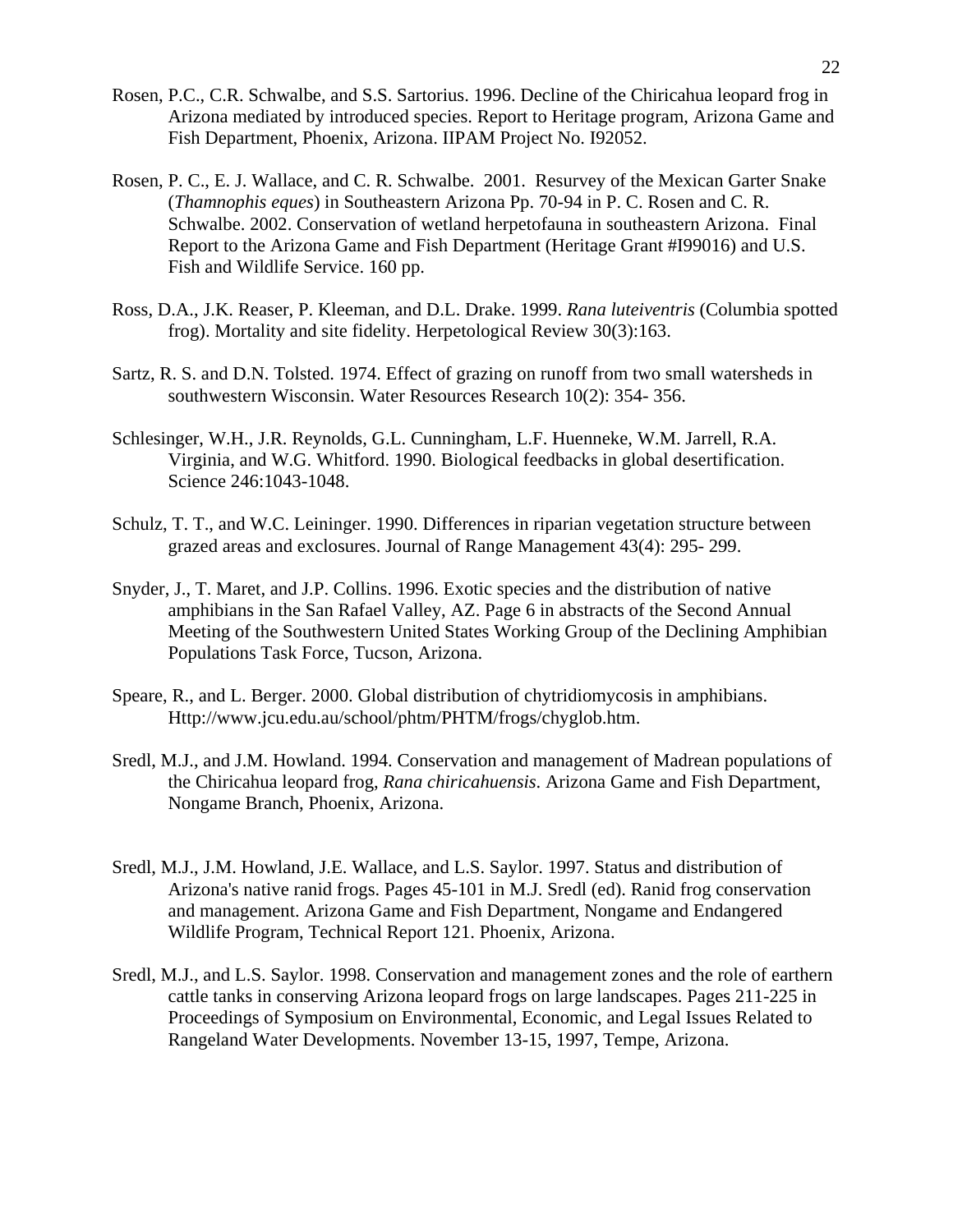- Sredl, M.J., and R.D. Jennings. 2005. *Rana chiricahuensis*: Platz and Mecham, 1979, Chiricahua leopard frog. Pages 546-549 in M.J. Lanoo (ed), Amphibian Declines: The Conservation Status of United States Amphibians. University of California Press, Berkeley, California
- Stromberg J. C. and M. K. Chew. 2002. Foreign visitors in riparian corridors of the American Southwest. pp. 195-219 *in* Tellman, B. 2002. Invasive exotic species in the Sonoran region. The University of Arizona Press and the Arizona-Sonora Desert Museum. Tucson, Arizona.
- Szaro, R. C., S. C. Belfit, J. K. Aitkin, and J. N. Rinne. 1985. Impact of grazing on a riparian garter snake. In Riparian ecosystems and their management: Reconciling conflicting uses. First American Riparian conference, April 16-18, 1985, Tucson, Arizona, USDA Forest Service General Tech. Report RM-120.
- Trimble, S.W. and A.C. Mendel. 1995. The cow as a geomorphic agent -- a critical review. Geomorphology 13:233-253.
- USFWS. 2002. Endangered and threatened wildlife and plants; Listing of the Chiricahua leopard frog (*Rana chiricahuensis*); Final Rule. Federal Register 67(114):40790-40811.
- USFWS. 2005. Programmatic biological and conference opinion on the continued implementation of the land and resource implementation plans for the eleven national forests and national grasslands of the Southwest Region. 830 pp. + Appendices A-D.
- USFWS. 2007. Chiricahua Leopard Frog (*Rana chiricahuensis*) Recovery Plan. U.S. Fish and Wildlife Service, Southwest Region, Albuquerque, NM. 149 pp. + Appendices A-N.
- Weltz, M., and M.K. Wood. 1986. Short duration grazing in central New Mexico: effects on infiltration rates. Journal of Range Management 39:365-368.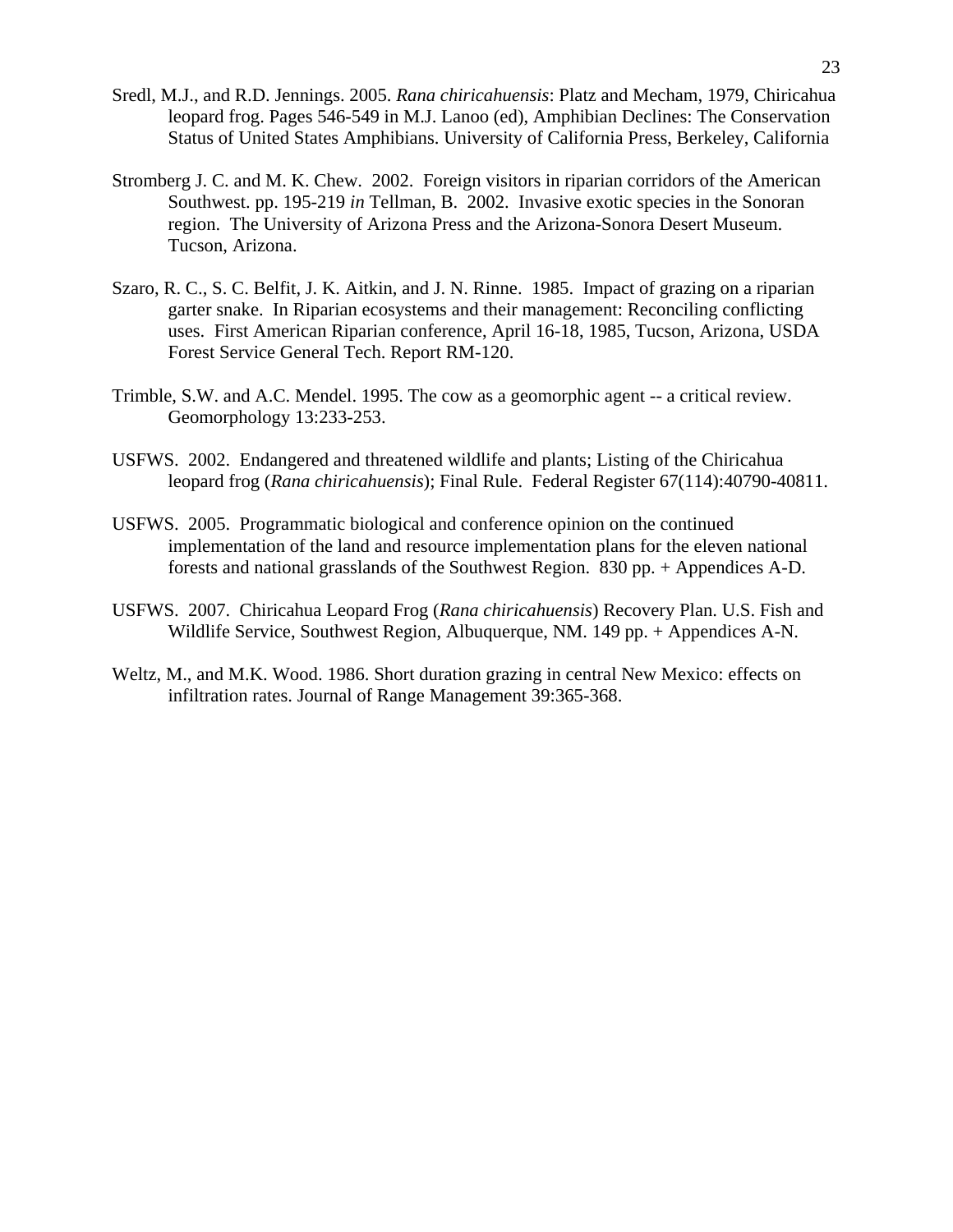## **Appendix 1**

## **Little Green Valley Complex Chiricahua Leopard Frog Survey Information**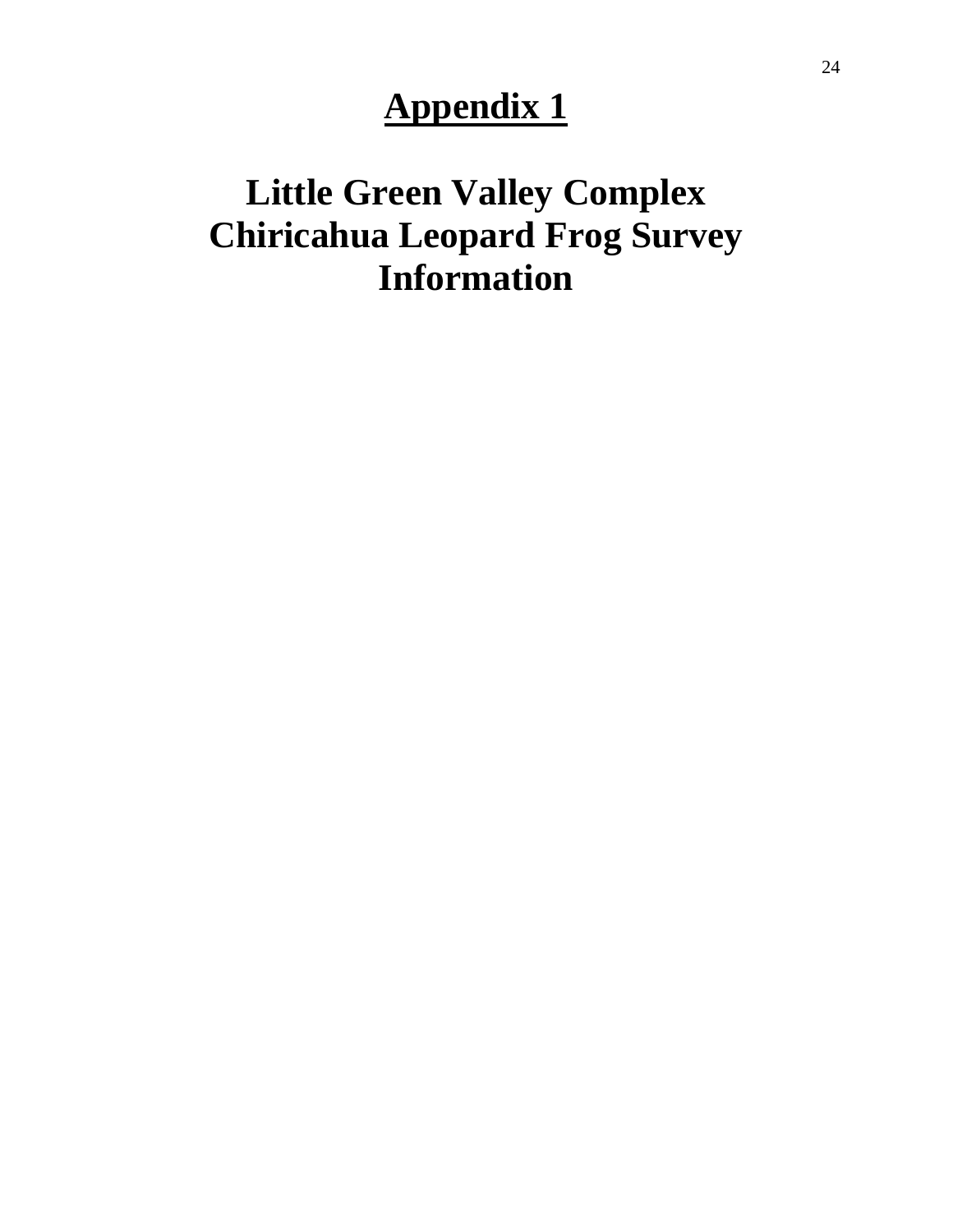# **Appendix 2**

**Photo Documentation**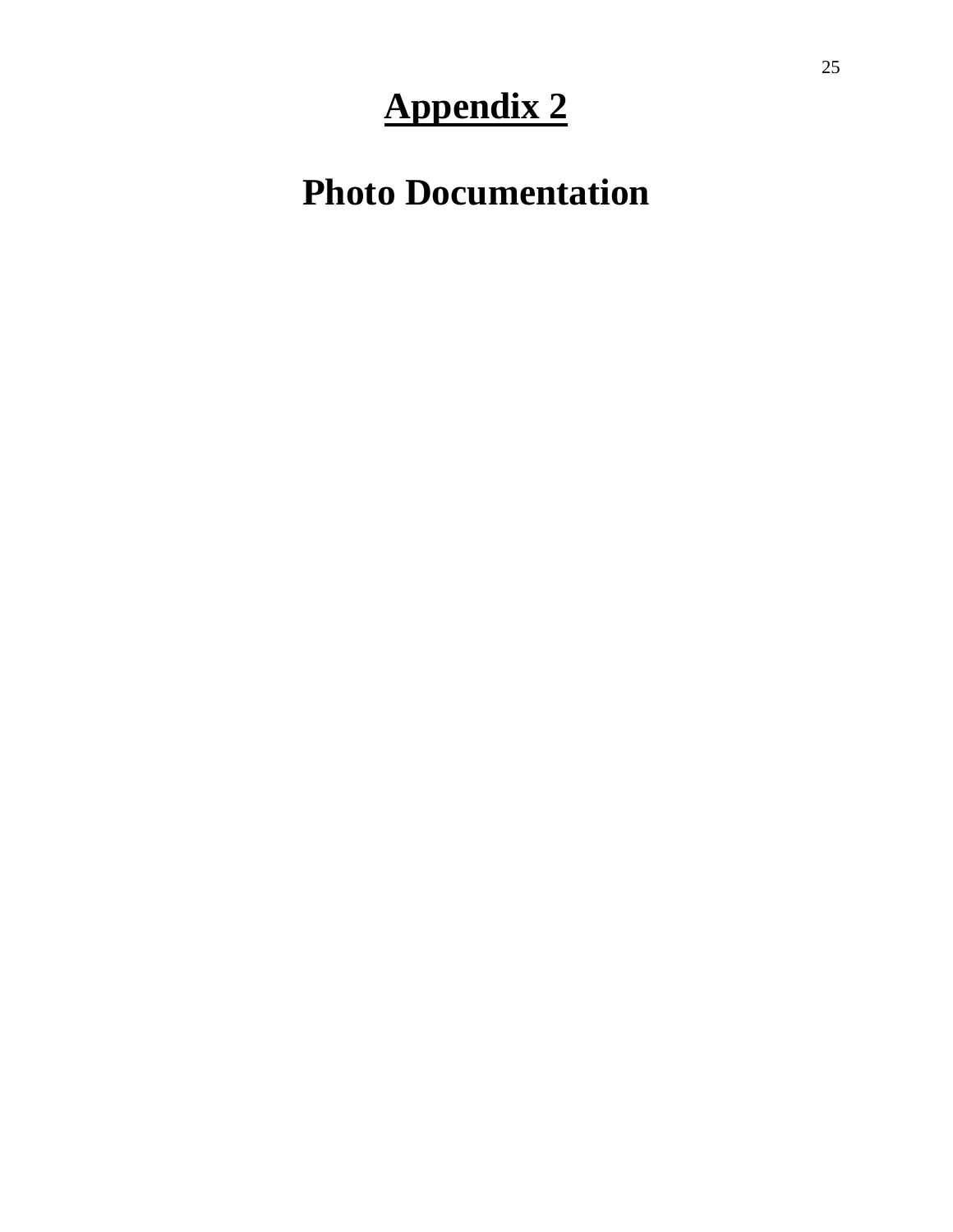

Figure 1. Log jam on Tributary 3 limits ungulate access and creates pool habitat.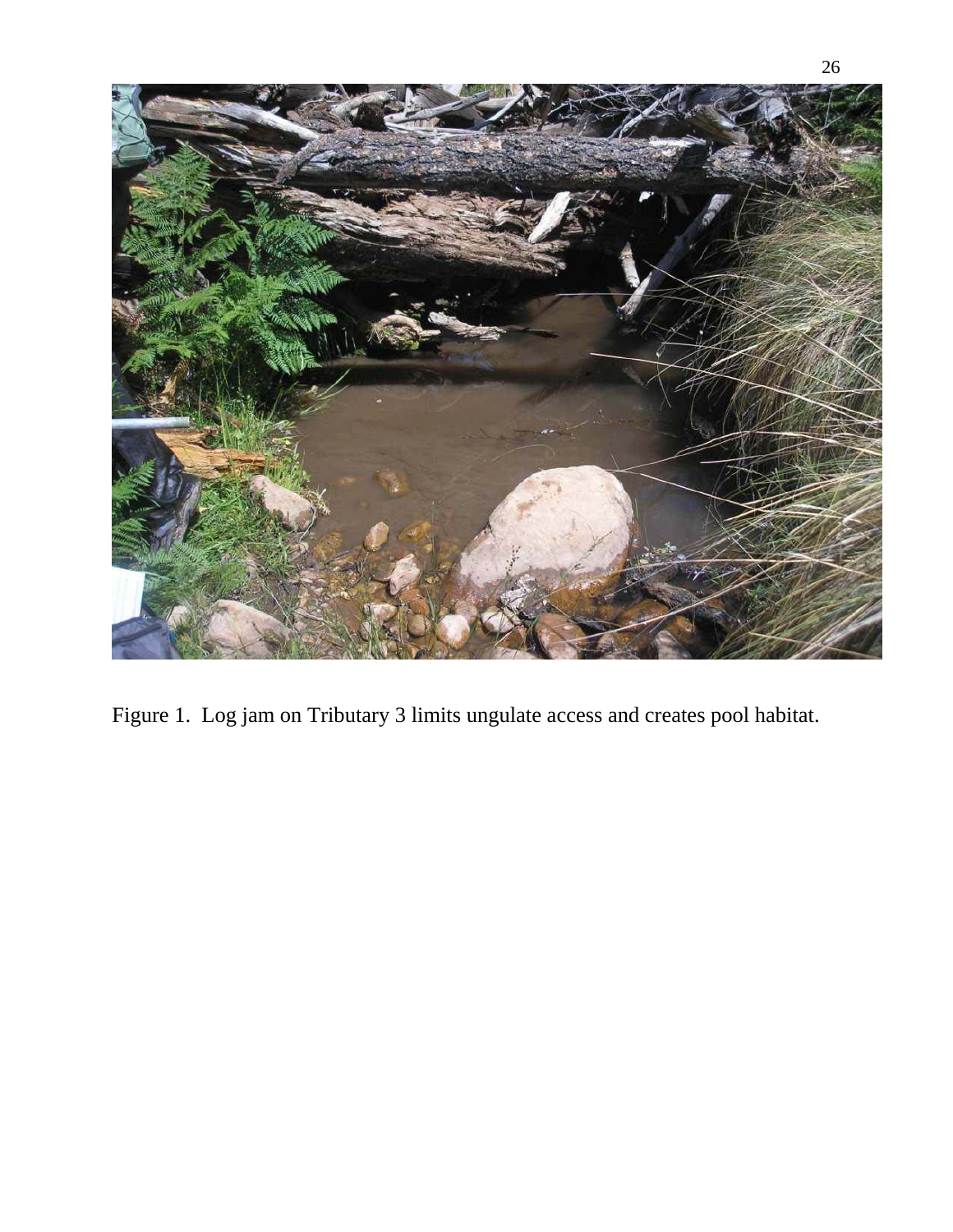

Figure 2. Plunge pool habitat on Tributary 3.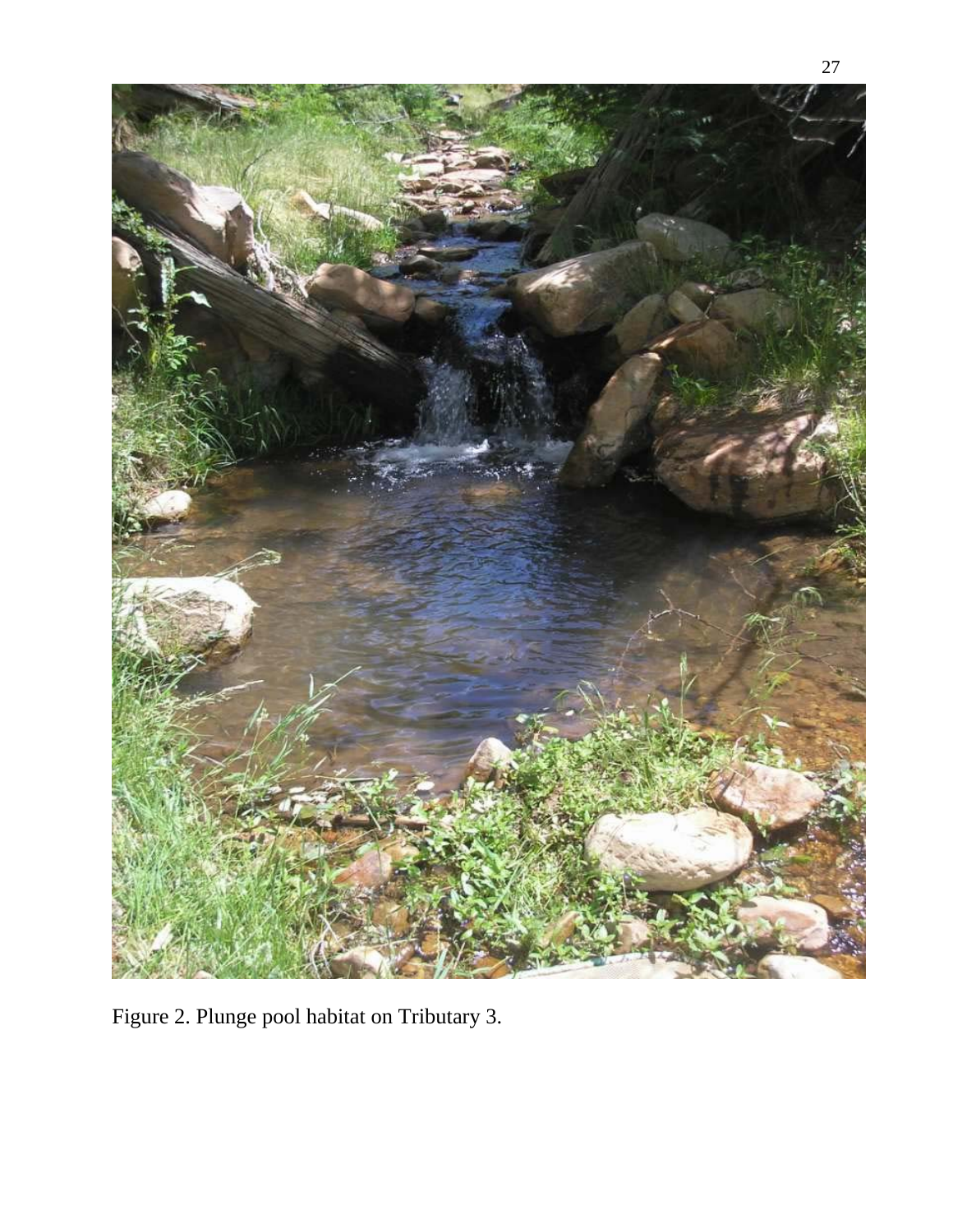

Figure 3. Log jam on Tributary 4 significantly mitigates flood pulses within the system.